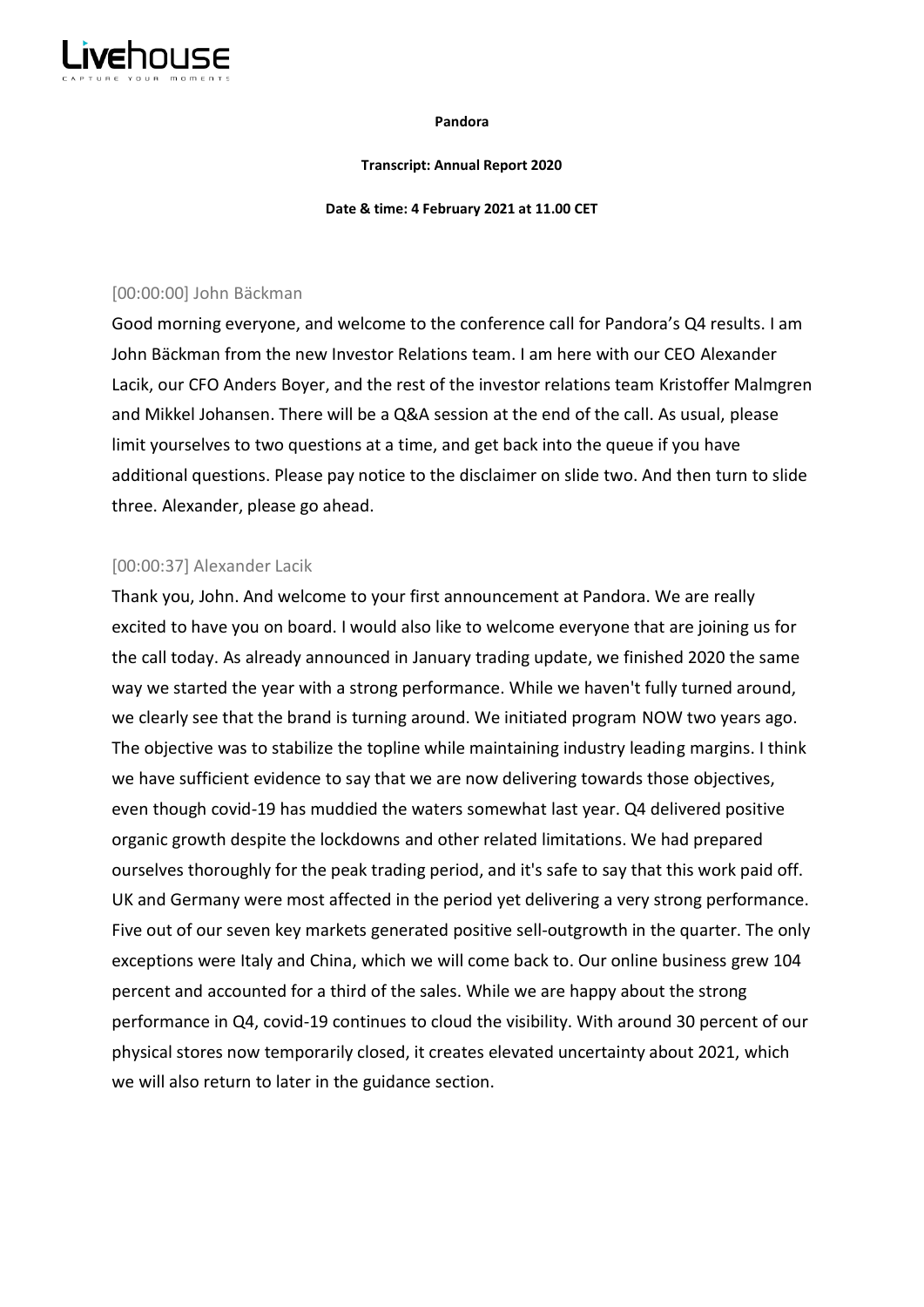

## [00:02:19] Alexander Lacik

## Next slide, please.

Our turnaround program NOW has been running for two years and is nearing its completion. The benefits of the new operating model were evident in Q4 with very tangible progress throughout the entire value chain. One example is a significant improvement in product availability across all trading channels. Something we had big troubles with in the prior year. And more data based approach and focus on top 500 DVS definitely supported a very high level of customer service. Our brand continues to gather momentum. There are a few key drivers behind this, like more distinct and relevant advertising, continued strong media investments, significantly smarter targeting, strong progress in merchandising and overall a much stronger organization. These things manifest themselves in higher brand interest, increased traffic and strong conversion rates, ultimately driving broadscale sell-out growth. The cost reset program has reached the targeted run rate savings of 1.6 billion Danish kroner, and this has been instrumental in funding the turnaround journey. We are step by step getting ready to switch gears from turnaround and closing gaps to once again focus on healthy growth. We are working on this in the background and defining the road ahead and will at a later point in the year, share our long term plans. Our belief is that the core business still holds plenty of lucrative opportunities for growth. But as I said, we'll come back to this further down the line.

## [00:03:58] Alexander Lacik

Please turn to slide six and the business update section.

With program NOW nearly completed, I want to highlight some of the major milestones we've achieved. To increase brand relevance, we've spent significant resources to better understand our customers, thus generating stronger insights. This has been done both through traditional research but also to a larger degree than ever before, using data and analytics to fuel our personalization efforts, specifically online. We're constantly expanding our marketing toolbox, more precision in our targeting efforts, as well as using analytics and smart algorithms to optimize our digital marketing investments. In the last two years, we've transformed our marketing approach and are step by step becoming far more sophisticated. I wanted to comment on the situation in China. First of all, I'd like to iterate or reiterate that this remains a top corporate priority. The opportunity is significant and based on the research we've conducted, the Pandora proposition has every right to succeed. We are committed to fixing the fundamentals and go about this in a methodical way. As mentioned in the past, the first phase was to get a strong team in place and secondly, to ensure strong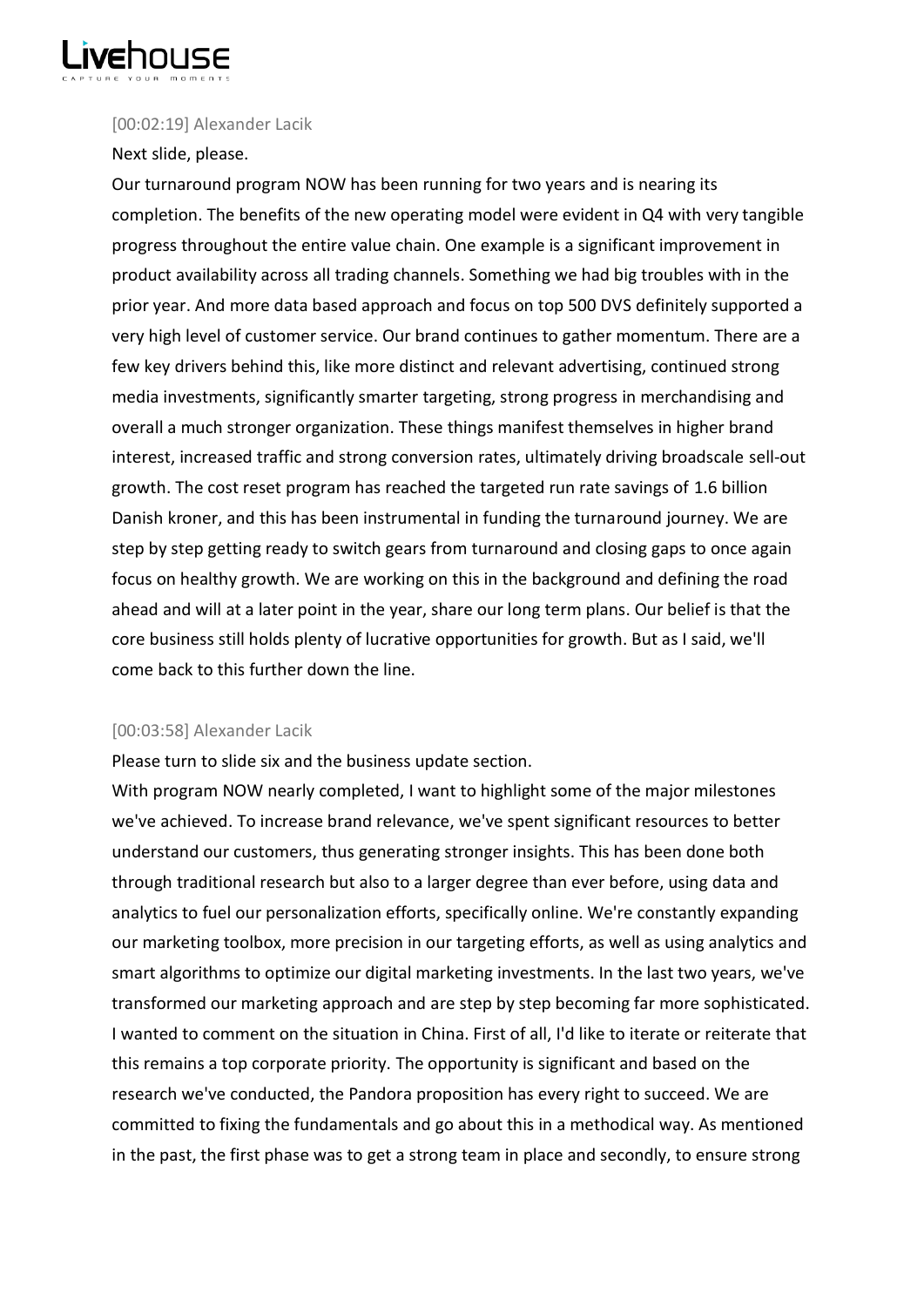

operational discipline. We consider this to be in a really good place now. The next phase is to turn to strategic insights into qualified and tangible plans. Finally, it will come down to excellence in execution. Our view is that those things will materialize during 21 and expect results to come through next year. So we're building this step by step. In terms of brand access we accelerated the rollout of our omni channel capabilities in Q4. So by now we have rolled out click and collect to over 400 concept store in the US and UK and consider these two markets to be complete. We also rolled out endless aisle across most other key markets.

# [00:06:01] Alexander Lacik

# Next slide, please.

As I said, program NOW has visibly improved the foundation of Pandora and will continue to do so. Taking a step back. The journey started with a shift in momentum in Q4 2019, followed by positive like-for-like trajectory. In March, as we all know, covid-19 started to have a material negative impact. We quickly adapted to those challenges and this is important. Our underlying business kept on improving. An example of this was Germany that I had assured a lockdown on many other countries and quickly came back into positive territory. We initiated a major reorganization in the second quarter, and in a strange way, the pandemic actually forced this in place quicker than one would normally expect. We started reaping tangible benefits from this as early as in Q3 with significant improvement in sell-out growth, followed by positive growth already in Q4.

# [00:07:00] Alexander Lacik

# Next slide, please.

It is clear that we're maintaining our industry leading brand opposition. The evidence of the momentum continues to be manifested both in terms of unaided brand awareness, as well as Google searches. On unaided awareness, we are number one in five out of seven key markets in Q4 and ranked second in the U.S. During our peak trading period in Q4, 1/3 of all branded jewellery searches on Google was on Pandora, well ahead of competition that were approximately around 10 percent.

# [00:07:35] Alexander Lacik

# Next slide, please.

The momentum was visible in Q4 with positive sell-out growth in five out of seven markets, as I mentioned. The only exceptions were Italy and China. Our largest market, the U.S.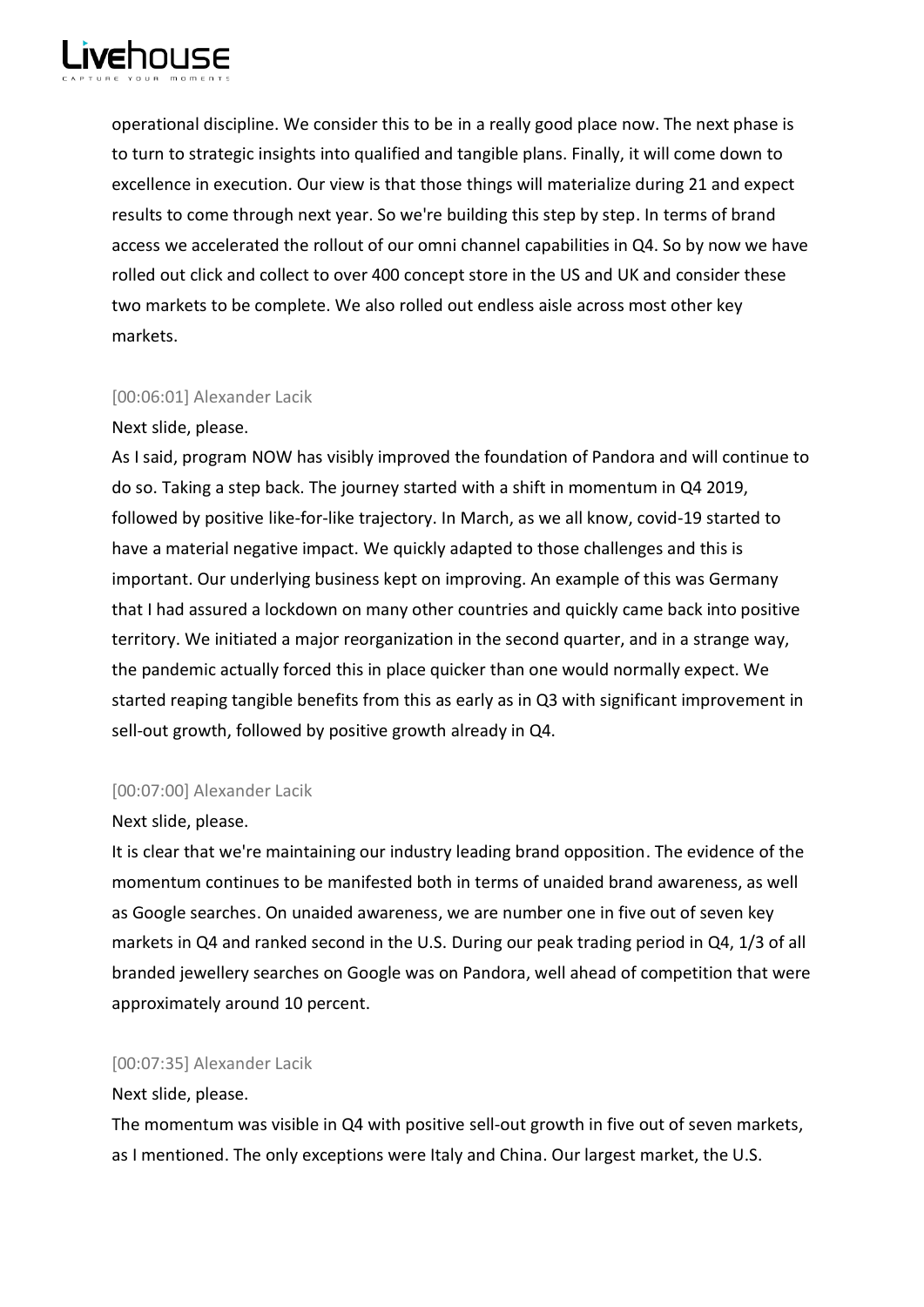

delivered a 22 percent sell-out growth and accounted for a quarter of our total global revenue in the quarter. The strong performance was driven by heavy media investments, high product availability, successful execution of key trading events, and utilization of on omni channel features such as curbside delivery for instance. Our next biggest market, the U.K., delivered positive growth despite the lock downs in physical stores, by leveraging strong online capabilities. Italy ended in a negative sell-out growth. In reality, the covid-19 restrictions had a much bigger impact than the eight percent shown here, as many shops were opening partially in the week but closed during the weekends where we conduct the majority of the sales. And the eight percent only include stores closed for a full week. So with 30 percent of stores closed, if we count each day and online being a relatively small business in Italy, the minus 12 percent sell-out is easier to understand compared to the other markets. As expected, China is still underperforming in Q4 and is not expected to improve in the short term.

# [00:09:00] Alexander Lacik

## Next slide, please.

The challenge in Q4 was how to deal with the peak trading in light of the restrictions. To do this, we had prepared ourselves thoroughly. We accommodated peak traffic into physical stores through a combination of initiatives such as virtual queues, Pop-Up stores and remote shopping assistants, to mention a few. We stretched peak trading periods for Black Friday and Christmas over a longer time than usual. Through promotional tactics and media planning, we redirected traffic by promoting the online store and omnichannel service. We doubled the online capacity that we've spoken about before, leading to a doubling or 50 percent up on traffic online and eventually leading to triple digit growth. The social distancing battle plan proved successful with high conversion rates, and some of the initiatives will obviously continue as part of a normal business going into this year.

# [00:10:00] Alexander Lacik

## Next slide, please.

In the third quarter, we talked about how we were stepping up our efforts on data driven growth. Email marketing, for example, has historically not been a big source of revenue growth for Pandora. With the efforts that we made recently and the strengthening of our organization in this area, revenue from email marketing now contributed to a meaningful 300 million Danish kroner in Q4, which is more than double the prior year. This is a step in the right direction and there's plenty more potential in this space.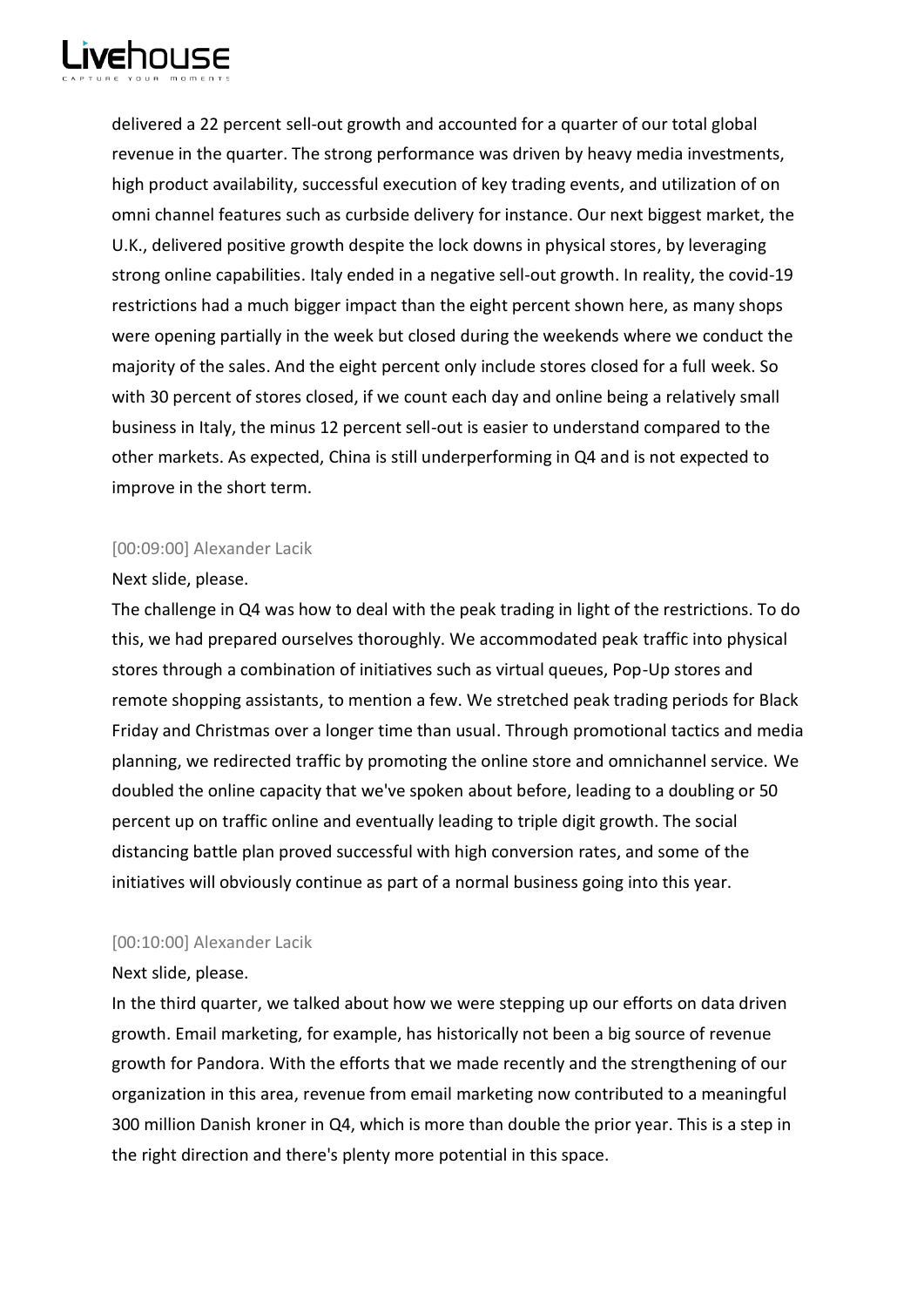

## [00:10:32] Alexander Lacik

## Next slide, please.

So let me share some of the other facts on our digital results in Q4. Page loading time was under three seconds - a 40 percent improvement since the start of the year. And it's a wellknown fact that the speed site totally correlates with conversion rates. So we therefore continue to invest in this space. Best in class is around two seconds, which is obviously the next phase that we're looking to reach. Our online conversion rate was up 30 percent year on year and the conversion improved for most of the steps during the customer acquisition funnel. From traffic through to sales. The most recent initiatives to improve conversion included improved size guides, 3D imaging, virtual try-on and buy now, pay later with things like Klarna and Afterpay. So lots of continuous improvements leading to strong results. And we expect more in this space to come.

# [00:11:32] Alexander Lacik

## Please turn to page 13.

This is an important slide and addresses a question which I'm sure many of you have: How to interpret the one plus percent sales growth in Q4. What's the underlying performance, you might ask? First of all, we are very satisfied about the sell-out being in positive territory. That is a major milestone for Pandora given the recent years. In order to understand the performance in the quarter it's important to look at two opposing factors resulting from the pandemic. First, the lockdowns' leading to lost revenue in physical stores with part of that recovered online. Secondly, a shift in general consumer demand away from traveling and experiences, for instance, directed instead towards, amongst others, gifting and jewellery and other discretionary purchases. When trying to assess our underlying performance, we don't have data showing what the net impact of those two factors are in Q4. We do have general credit card data from the US which would indicate that a temporary shift in demand was material, but clearly less than the growth Pandora delivered in the US. We unfortunately don't have similar data from other markets. But aggregated market data from various sources do indicate that Pandora overall performed better in Q4 than the market in general, which suggests that we gained market share in most of our bigger markets, except China, of course.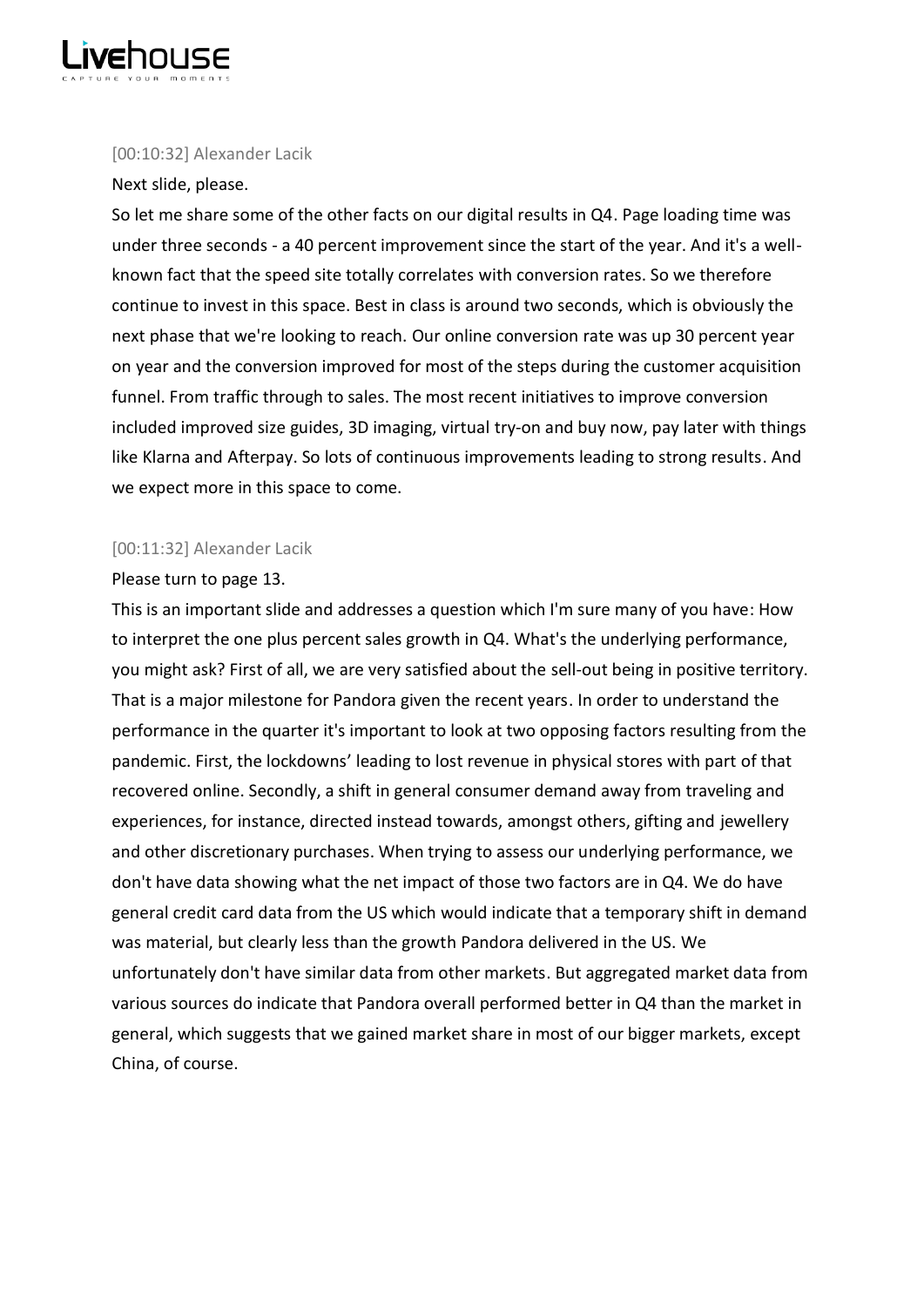

# [00:12:56] Alexander Lacik

# Please turn to page 14.

We are preparing ourselves for another uncertain quarter with more lockdowns. Pandora will continue to be socially responsible by creating safe environments for our store staff and for customers. A key driver of the improved sales numbers have been a better balance between driving to core and new innovations. We understand those drivers very well and remain focused on this. In addition, we also ensure that there are strong plans in place for key trading moments. In quarter one those would be Valentine's Day, Chinese New Year's and Mother's Day in the UK. The performance will to some extent depend on the impact of potential lockdowns in those countries. As always, we're planning for the worst yet hoping for the best. Flexibility and agility will again be key, and Pandora will, to the extent possible, continue to successful initiatives from the social distancing battle plan from Q4. I will now hand it over to Anders for further dive into our numbers. Please take it away.

# [00:13:50] Anders Boyer

# Thank you, Alexander. And go to slide 15.

As Alexander already mentioned then the cost savings run rate target of 1.6 billion kroner has been delivered by the end of 2020. That means that there will be another 350 million kroner incremental savings, cost reductions in 21 from the savings that we have already realized during 2020. And we have decided that the cost reset team continues as part of normal business when program NOW comes to an end. And that's because you still see good opportunities to take out costs. But it is too early to talk about where and how much. But obviously all of the low hanging fruit have been done already.

# [00:14:46] Anders Boyer

Then if you go to slide 17, please, then that slide 17 sums up the financial performance and mostly repeats what is already being said elsewhere in the presentation. So I just want to mention two things. And the first I want to mention that is that the four percent organic growth last quarter was the first quarter with positive organic growth since the fourth quarter of 2017. So the first quarter in in three years with a positive organic growth. And secondly, I would like to mention that the operating working capital ended in negative by the end of last year. And that is the lowest level that we've ever seen in the company. So minus two percent of revenue was where we landed when we exited 2020.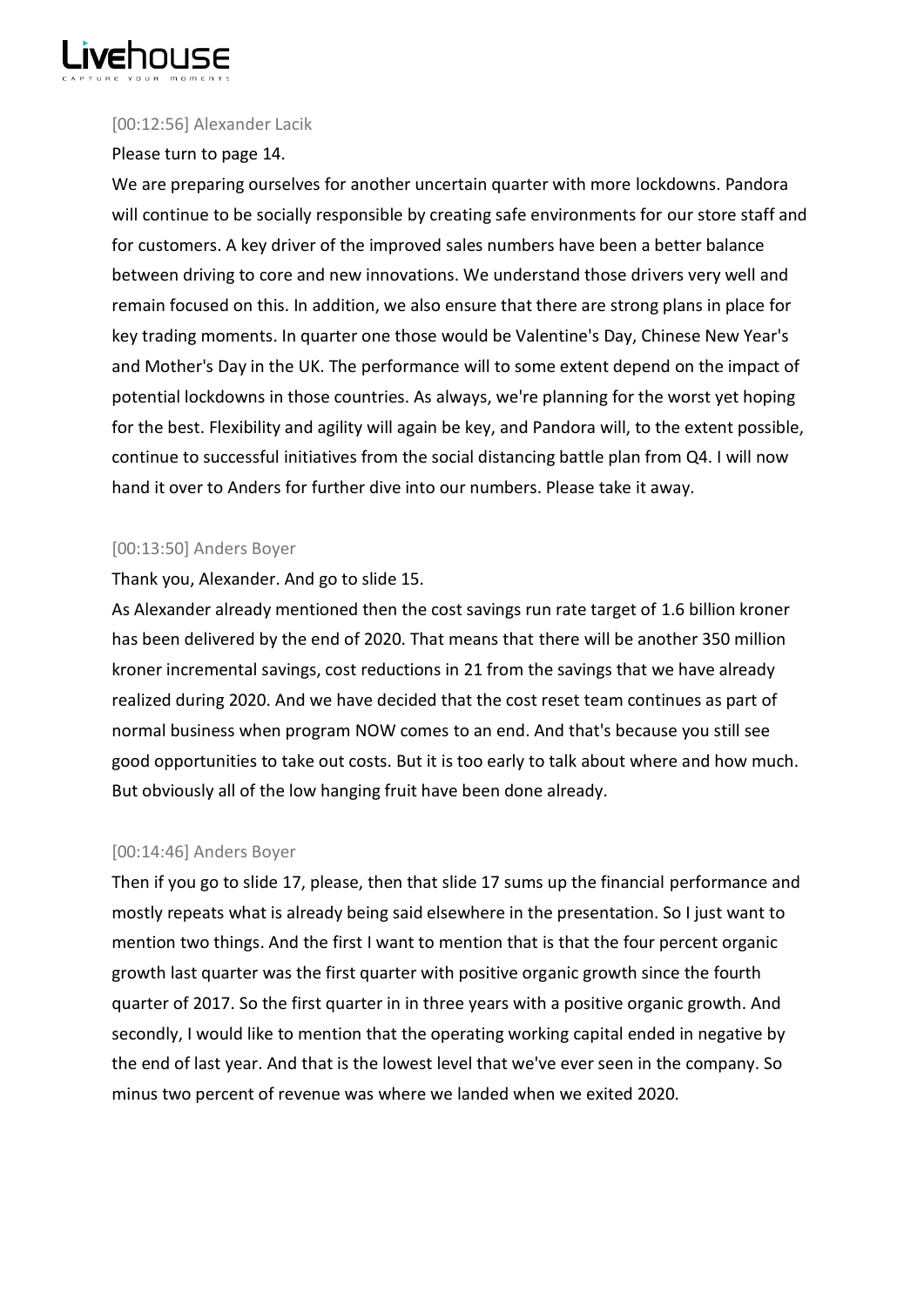

## [00:15:35] Anders Boyer

And we go to the next slide, please, a slide 18.

So let's just have a short look at the drivers between the revenue growth in Q4. First of all, the changes in the store network had a negative impact of about minus one percentage points due to a permanent store closures. And our sell into the wholesale partners was boosted by the phasing from the third quarter into the fourth quarter, which we also talked about back in the third quarter announcement back in November. And you will probably recall that there was an equivalent negative impact in the third quarter of 2020. And then there's a bucket here in the bridge saying a 2.5 percent support from Channel Mix and others. And this comes partially from wholesale revenue converting to online revenue, especially, of course, in the markets impacted by lockdowns. And then it comes partially from higher freight income in our online business. And freight income is not included in the sell-out, but it obviously counts as part of the overall revenue growth.

# [00:16:52] Anders Boyer

# And if you go to slide 19, please.

The EBIT margin was quite strong in a difficult environment in the fourth quarter with headwinds both from foreign exchange, higher silver prices as well, and also some nonrecurring cost. And I'll start by commenting on the second pink box, the one called nonrecurring and covid-19 cost. And this includes, among others, that we had to have decided to have full staffing in the stores to manage the social distancing, even though revenue in the stores in the fourth quarter was down 23 percent compared to 19. And then we also had some non-recurring costs related to a write-off of an old design right that we had on the books. And this goes into our cost of goods sold in the fourth quarter. So in total, there were some two percentage points margin impact, which you can consider non-recurring in the quarter. And that means that the underlying EBIT margin was therefore roughly the same level as in the fourth quarter of 19, excluding these non-recurring cost and excluding the headwind from foreign exchange and silver prices. And as you can also see here, we continue to reinvest our cost savings into driving the topline. And for example, we made significant investments in additional online capacity, as Alexander mentioned, and improved online customer service. And then it's also important for us to stress that the last pink box to the right, the restructuring cost, those restructuring cost under program NOW were completed in Q4 and there will be no further restructuring costs reported separately from 21 onwards.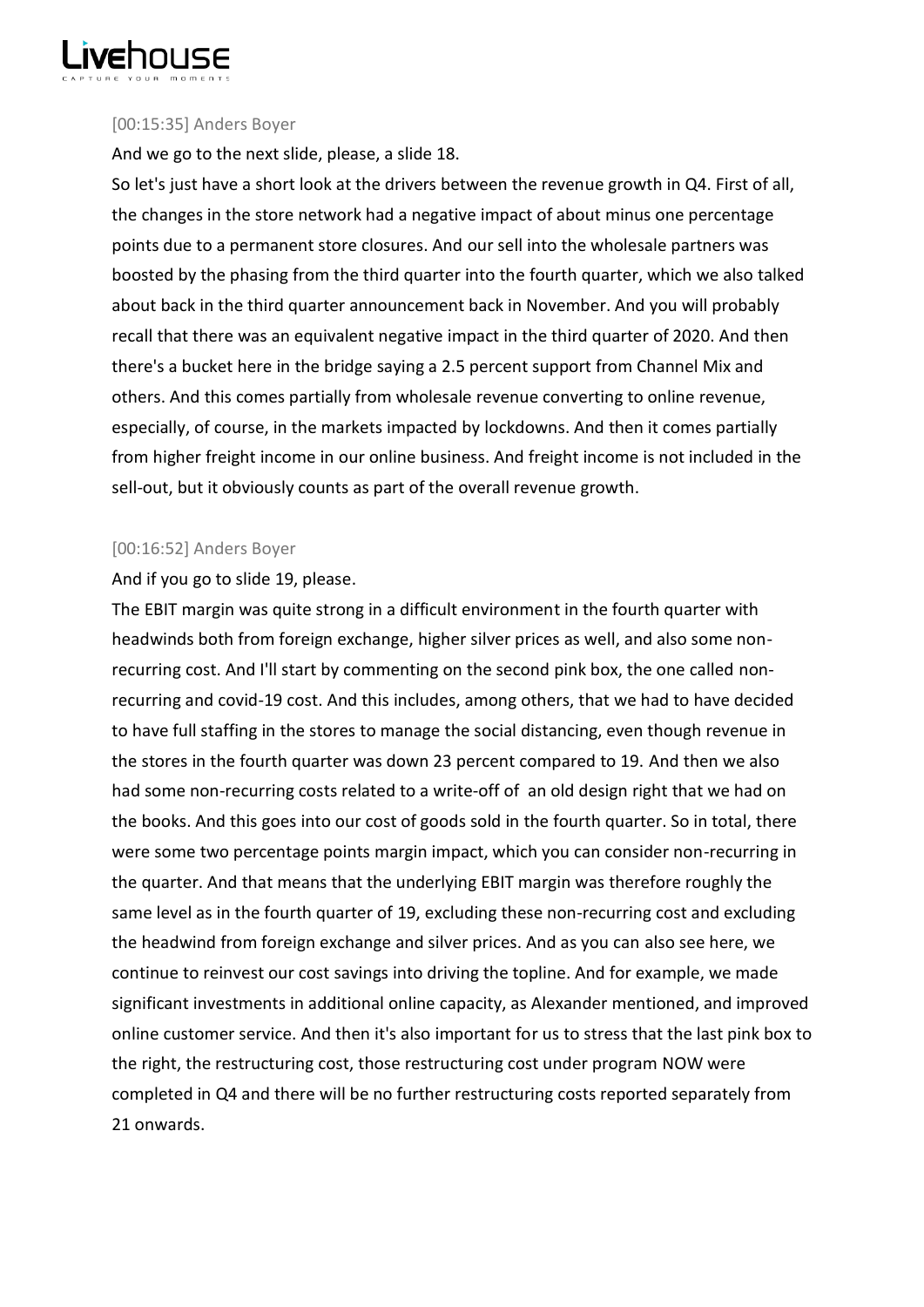

## [00:18:50] Anders Boyer

And then we've got to the next slide, please slide 20.

As already mentioned, we generated a strong free cash flow in the fourth quarter and 2020 thereby became the second year in a row with a cash conversion above 100%. And a good cash conversion is, not the least, a result of very good progress in driving down the working capital and within the working capital we saw very good progress in driving receivables and day sales outstanding. Day sales outstanding for the wholesale business ended at twenty three days by the end of last year and for our entire business, including our own retail stores and online business, day sales outstanding was only ten days by the end of last year. We don't consider a negative operating working capital as sustainable. And we do plan, for example, to increase inventories during 2021. Having said that, there is no doubt that we have structurally improved the working capital level compared to where we were. Just a few years back then.

# [00:20:05] Anders Boyer

please turn to Slide 22 and the financial guidance section.

The first two bullets on slide 22 are important and I'll just read out the second one. In the absence of covid-19 impact, Pandora would guide for slightly positive organic growth in 21 versus 19. And that is an important milestone for us after almost three years of revenue decline. The problem is, of course, that 21 will be impacted by the pandemic. We don't know for how long and to what extent, but there will be an impact. There's an impact as we speak. So to be transparent in our thinking about the underlying performance and the impact and duration of covid-19 on the reported numbers, we provide both the official guidance as well as what we think it would look like without the pandemic. And as you can see to the bottom right here on this slide, excluding covid-19, then Pandora would have guided for organic growth above 14% and an EBIT margin of above 23% and that plus 14% number is obviously difficult to relate to because 2020 was impacted by the pandemic. But as you can see then, this guidance is equivalent to a slight positive organic growth versus 2019 also. But there will be an impact from the pandemic in 21 also. And we currently assume that the pandemic will be six percentage points drag on revenue this year. And as you can see on the top right, this takes our official guidance on organic growth down to above 8% and an EBIT margin of above 21%. I hope this is a clear and helpful way of framing our guidance and thinking about 2021.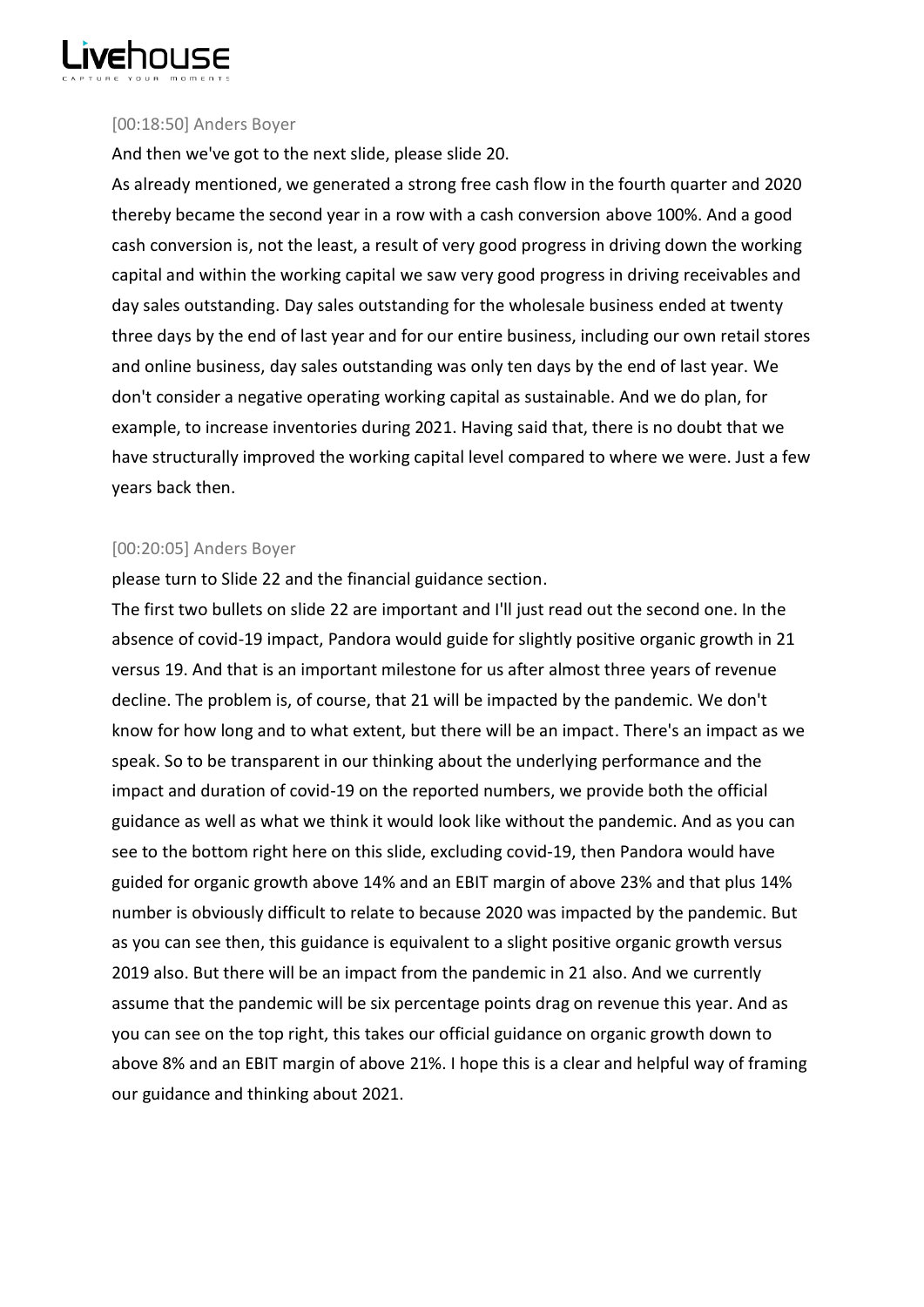

## [00:22:16] Anders Boyer

If they go to the next slide.

Here we have spelled out our thinking about the revenue guidance in more detail and on the top show how we think about the guidance versus 2020 and then at the bottom, how we think about it versus 19. And I hope those two bridges are self-explanatory. But let me just put a few words on the key assumptions behind the guidance. We assume that an average of 25 percent of the physical stores will be temporarily closed during the first half of the year. And we are currently just around 30 percent of the stores being closed. And that's what drives the six percent drag on revenue for the full year. And as you can see here in the second last building block on the on the bridge. And this impact will be seen in the first half of the year is our assumption. And they will be for the first half of the year, it will be a 16 percent drag on revenue. And then for the second half of 21, we do not assume any material store closures due to the pandemic. But there might be some store restrictions that will still have some limited impact on operations.

# [00:23:37] Anders Boyer

And then we turn to the next slide, please.

As you can see in the large black building block to the left, then Pandora's business model still has significant positive operating leverage when revenue goes up. And we've seen that from a negative angle during the last couple of years. But it also works the other way around when revenue goes up. But in the overall EBIT margin guidance, this leverage is less visible due to the expected temporary impact from the pandemic, but also from higher commodity prices. And indirectly here, you can also see that we expect to keep reinvesting the costs reset cost reductions in driving the top and the business so that the 350 million kroner run rate cost reduction, as I mentioned earlier on, will be reinvested in driving the topline and not least within digital. So we're guiding for an EBIT margin above 21%, and excluding the pandemic, we would have guided above 23%. And then CAPEX for the year. we expect to be between 1 and 1.2 billion and we don't expect any major changes to the overall store network footprint. There will be some closure, some openings, but no major changes.

# [00:25:08] Anders Boyer

And then the next slide, please.

Cash distribution. We ended 2020 with a solid financial position. Our leverage was 0.5 times EBITDA, and that is in the very low end of our capital structure policy. And we expect to continue to be highly cash generative this year. And we also have ample liquidity to initiate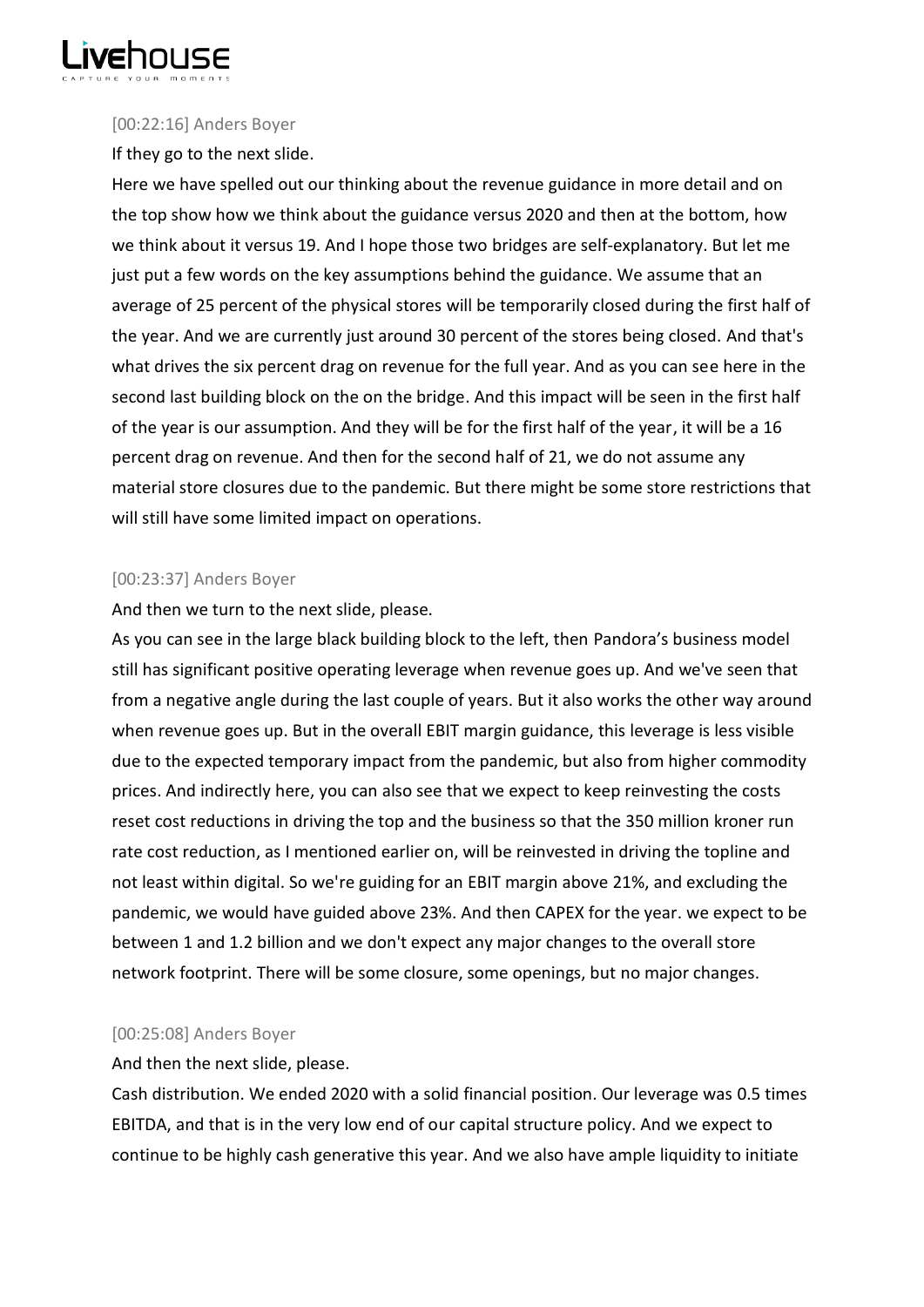

cash distribution, as you can see in the grey box to the left here. Having said that, given the uncertainty caused by the pandemic, we think it's appropriate and prudent to await further certainty about the pandemic before initiating cash distribution. We are, after all, currently in a situation where only a third of our stores are fully open without any restrictions at all. But in order to get ready for potential distribution later in 21 later this year, we will be asking shareholders at the upcoming AGM in March to authorize us to distribute an extraordinary dividend of up to 15 kroner per share later this year. And we already have the authority to initiate a shared by back in due course from the shareholders. And with that, I will leave the word to Alexander again.

## [00:26:33] Alexander Lacik

Thank you, Anders. So before heading into the closing remarks, I want to highlight our exciting product line up for Q1. In January, we launched Pandora Colours, a broad range collection with all product categories available in various colours. In February, we have Valentine's coming up, which is always an important event for us and where we believe we have a strong line-up focused on symbols that represent love, as you can imagine. And in March, we're launching a new spring collection, which brings a fresh connection to the world around us.

# [00:27:08] Alexander Lacik

Please turn to the final slide.

So our performance in Q4 marked a material improvement and Pandora return to positive growth despite covid-19 lockdowns. This means that we're approaching the end of the turnaround and Pandora is preparing to shift gears from turnaround to growth. This is visible in our guidance where we're guiding for positive underlying growth in 2021, excluding the impacts from C-19, when it will be directly visible in the reported numbers, obviously depends on the development of the pandemic. And finally, as Anders mentioned, we continue to be highly cash generative and will resume cash distribution once the pandemic is under more control. With those final remarks will now open for the Q&A session. Operator, please go ahead.

# [00:27:58] Operator

If you wish to ask a question, you may do so by pressing zero one. Thank you. If you wish to redraw your question, you may do it by pressing zero two to cancel. And again please press zero one on your telephone keypad if you wish to ask an audio question. We will have a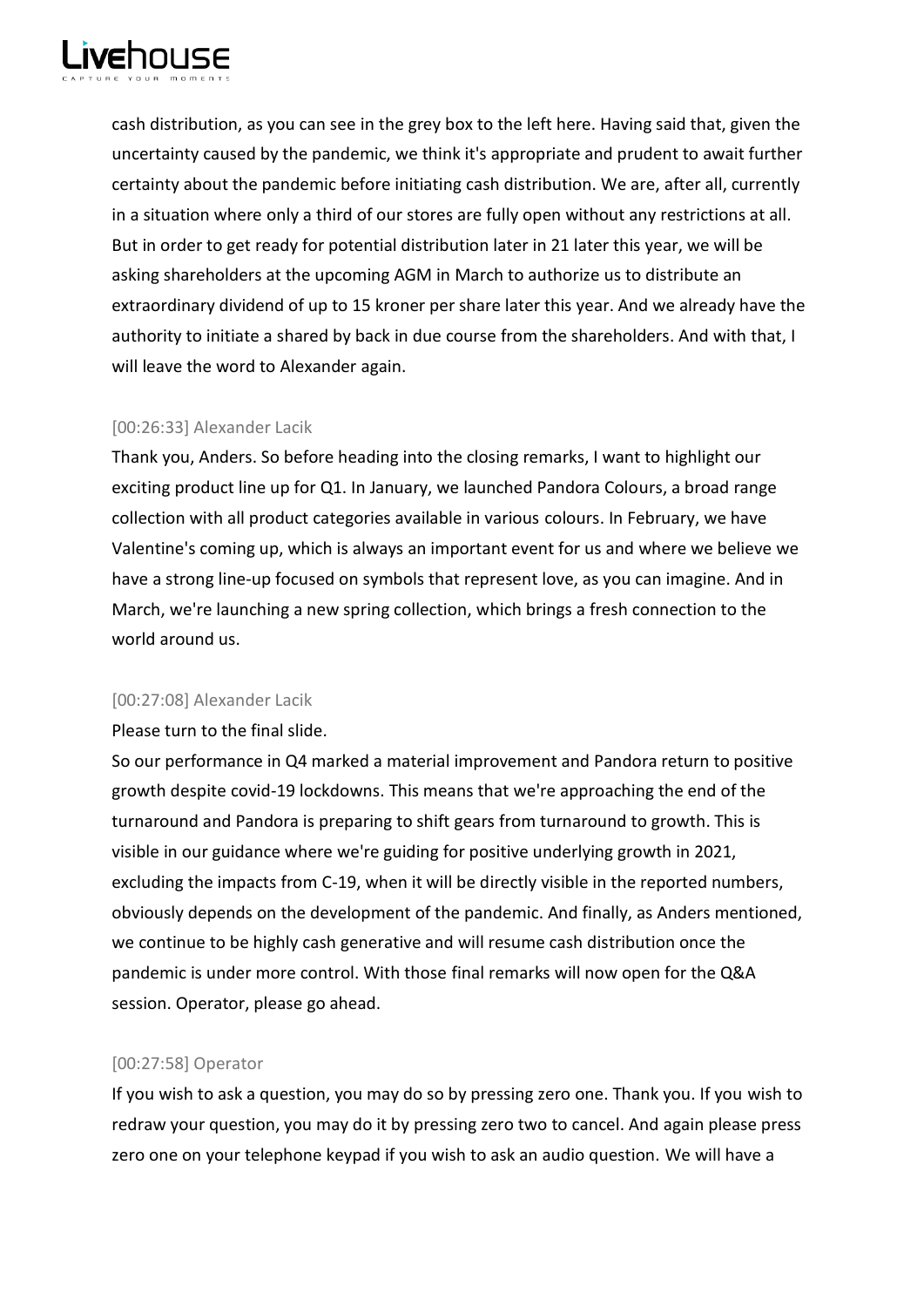

brief pause while questions are being registered. The first question comes from Edouard Aubin from Morgan Stanley. Please go ahead.

## [00:28:29] Edouard Aubin, Morgan Stanley

Yeah, good morning, Alexander and Anders. So two questions for me. Maybe the first one on current trading, if I may, if you could please give us an update of how you traded year to date. And I think, you know, related to that consensus about expecting about nine percent growth in Q1 issue. So that was achievable, given that you just mentioned Anders that you're expecting a double digit drag on revenues from some store closure. And my second question is on China. So I just come back on that. But I understand that you've made some comments in the past about the perception of the brand, which was not the right one, perceived as a mainstream jewellery brand. And also, you made some comments about management changes. But could you please come back to the core of the issue and why, Alexander you're confident that you could return to growth this year. Thank you so much.

## [00:29:26] Anders Boyer

Hi, it is Anders here. I can start on the first question about current trading. We don't want to provide exact numbers on the current trading, but obviously compared to the fourth quarter, we are sitting with significantly more store closures, uh, 10 percent on average in the fourth quarter now. Now just around 30 percent being closed. And obviously that has an impact. But I think what we can go as far and say about general trading is that there is no structural changes compared to what we've seen in the past. But of course, the reported numbers will be impacted when you have almost a third of our stores in full lockdown. So the picture is pretty much the same, that we are seeing going into the new year and trading in line with our with our capital guidance.

# [00:30:30] Alexander Lacik

Edouard, in relation to China, we can talk a lot about this, and if you want to hook up on a separate call, I'm happy to do that. But in brief, this traces back to how the brand was launched in China back in 2015 and very much tried to mimic the general approach that the Pandora brand was taking outside of China, essentially trying to go from only focusing on the charms and bracelets and trying to be a, you know, full scale assortment jeweller. And that's kind of how it was then portrayed in the Chinese market, which meant essentially, you know, you went in without any particular point of difference. And that now plagues us because as we conduct market research, which we do continuously cross the key markets,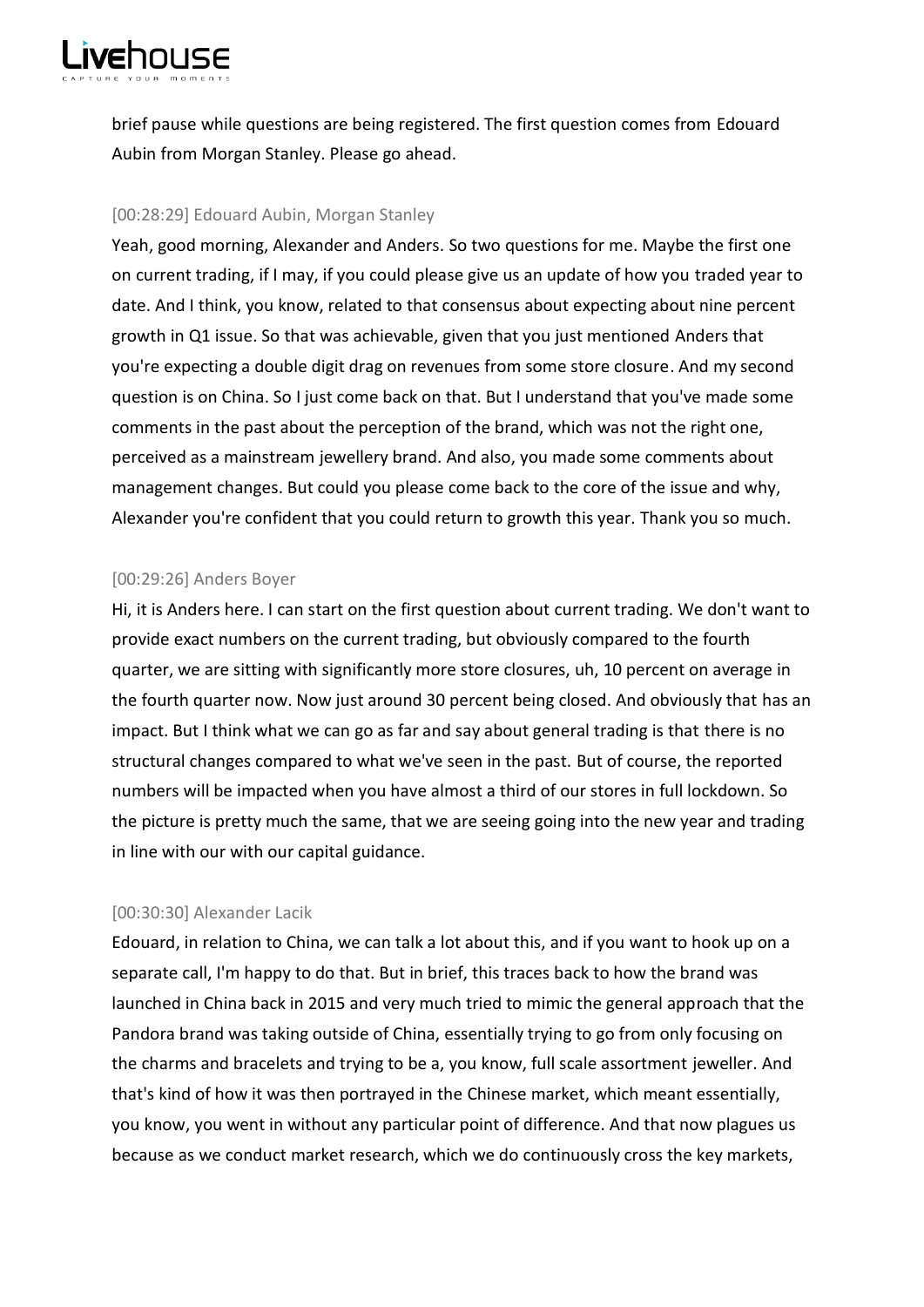

we can see that the understanding of what Pandora as a brand represents in China is very different from pretty much every other market that we research. So that's one issue. Then what we did. This is now some six to nine months back. We took the global positioning of the brand and did both qualitative and quantitative research concept testing with Chinese consumers in various clusters, various geographies in order to see whether the positioning, the original positioning actually was meaningful. And all the research that was conducted came back with a very clear thumbs up. Yes, once we understand the concept, we like it. It's distinctive, it's different. And it's interesting for me with a high purchase interest. So that makes me very strong in my opinion, that this brand definitely has a role to play. And in fact, if you think about it from purely from a cultural standpoint, symbols are even more pronounced in those Asian cultures maybe than in many of the Western cultures where we've been successful. So that is the kind of key point that we need to address.

[00:32:26] Edouard Aubin, Morgan Stanley

Ok, thank you.

# [00:32:30] Operator

Our next question comes from Silky Agarwal from Citi. Please go ahead.

# [00:32:36] Silky Agarwal, Citi

Hi, good morning, Alexander and Anders. I have two questions, please. One on charm performance. Now, we have had two consecutive quarters with charms the kind of underperforming bracelet. Do you see any structural shift in the consumer shopping behaviour in terms of wearing less charm bracelet? Because this in a way, kind of affects the collectability proposition of charms, which I think is key to the brand. And secondly, taking on the full price sales evolution. You gave some interesting statistics during Q2 that about 80 percent of the revenue in June and July came from full price sales, which was 60 percent a year ago. So, I just wanted to get an update - has that ratio improved further through 2020? Thank you.

# [00:33:22] Alexander Lacik

Ok, um, how to answer this properly, I don't see that there's a structural if anything, there's a structural positive change. So if we take Australia as a pointing case, in the fourth quarter, they actually increased the number of charms sold per bracelet. So when they execute the strategy, then we can see tangible results. If you look at the drivers of the US business, for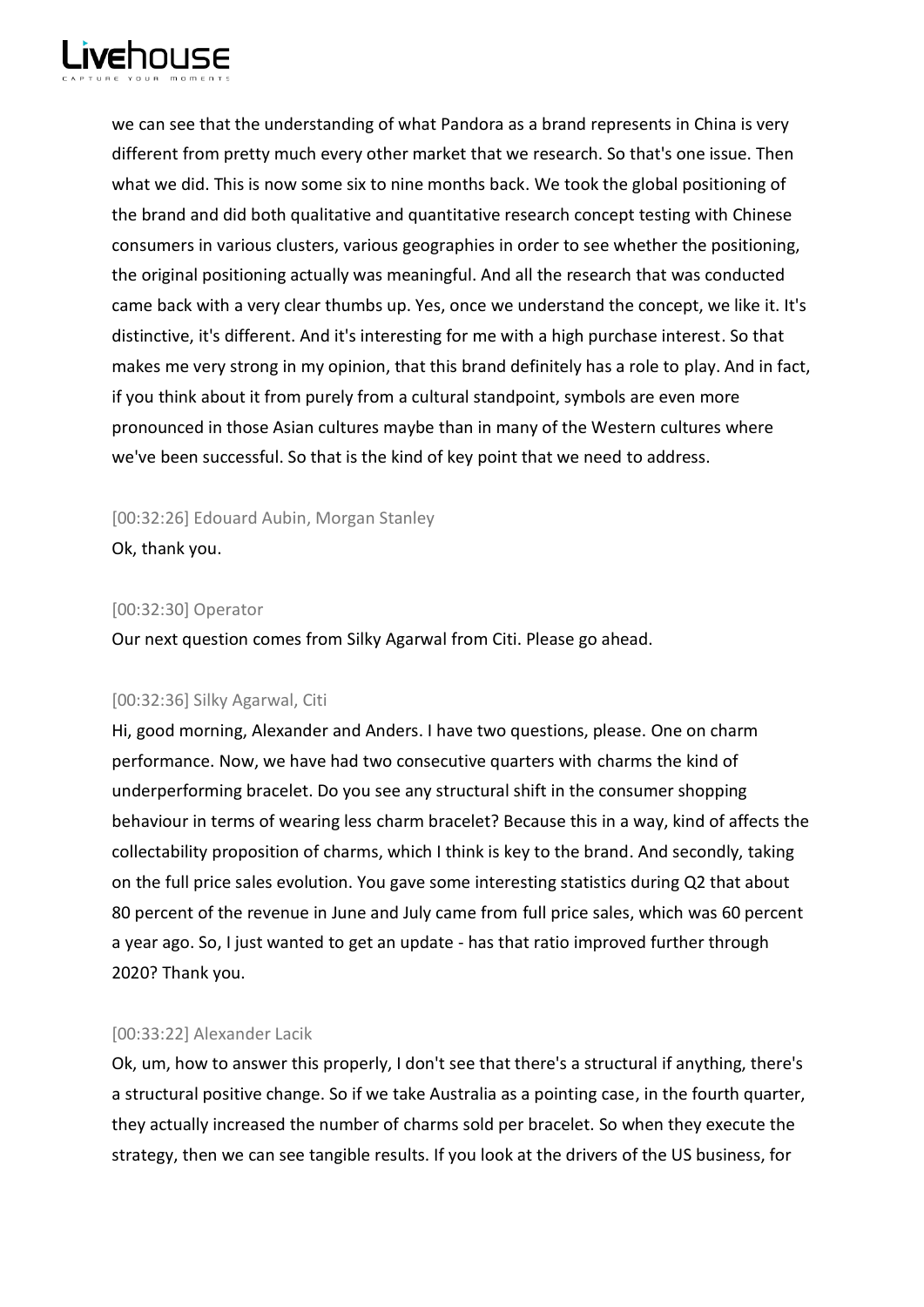

instance, I mean, we had strong progress on rings, which is not unsurprising because rings as a percentage of the categories are slightly higher in the US versus Europe. But fundamentally, the strong underlying growth comes from the Moments platforms. So that's all in a good place then. It will vary from quarter to quarter, you know, when we when we push certain collections that sit underneath the platforms. But broadly speaking, this is what keeps pushing the business forward. Then on the full price sales ratio, I don't have those stats handy. The only thing which I could say is that comparing to last year, you remember we did a big clean-up of the assortment where we went, from memory somewhere around 1800-1900 DVS down to 1300-1400, give or take. That, of course, ended up with a lot of things that we put on the sale and in particular in the end of season sale of prior year that was a big proportion. Going into this year, we had a lot less to put on sale because we've been managing our inventory position much better. So the actual end of season, there was half the size of last year. So if I look at that, then just by, you know, arithmetically, my full price sales has to be a higher proportion of. But also, let's not forget that what happened this year was that in UK in particular, which sits in Q4 numbers, their stores were closed. So the online performance on sale was I think it was down something like 10 percent versus prior year. But of course, the sale event is a bigger, let's say, relative exercise in the physical stores. And when they're closed, of course, that has an impact. So the analysis has so many moving parts I can't really, you know, speak to it like we did last time around when the period you're referencing because it was a more clean base to read from. So I have a few things going on. But generally speaking, end of season sales is going to continue being a smaller portion of our activity because we're just managing the merchandising much, much more professional than we've done in the past. That was kind of like the, you know, say get out of jail card if you didn't manage your assortment well, but we are now more sophisticated than we used to be. So I think that's going to be less of an impact going forward.

[00:36:21] Silky Agarwal, Citi Got it. Thank you.

## [00:36:22] Operator

Our next question comes from the Lars Topholm from Carnegie. Please go ahead.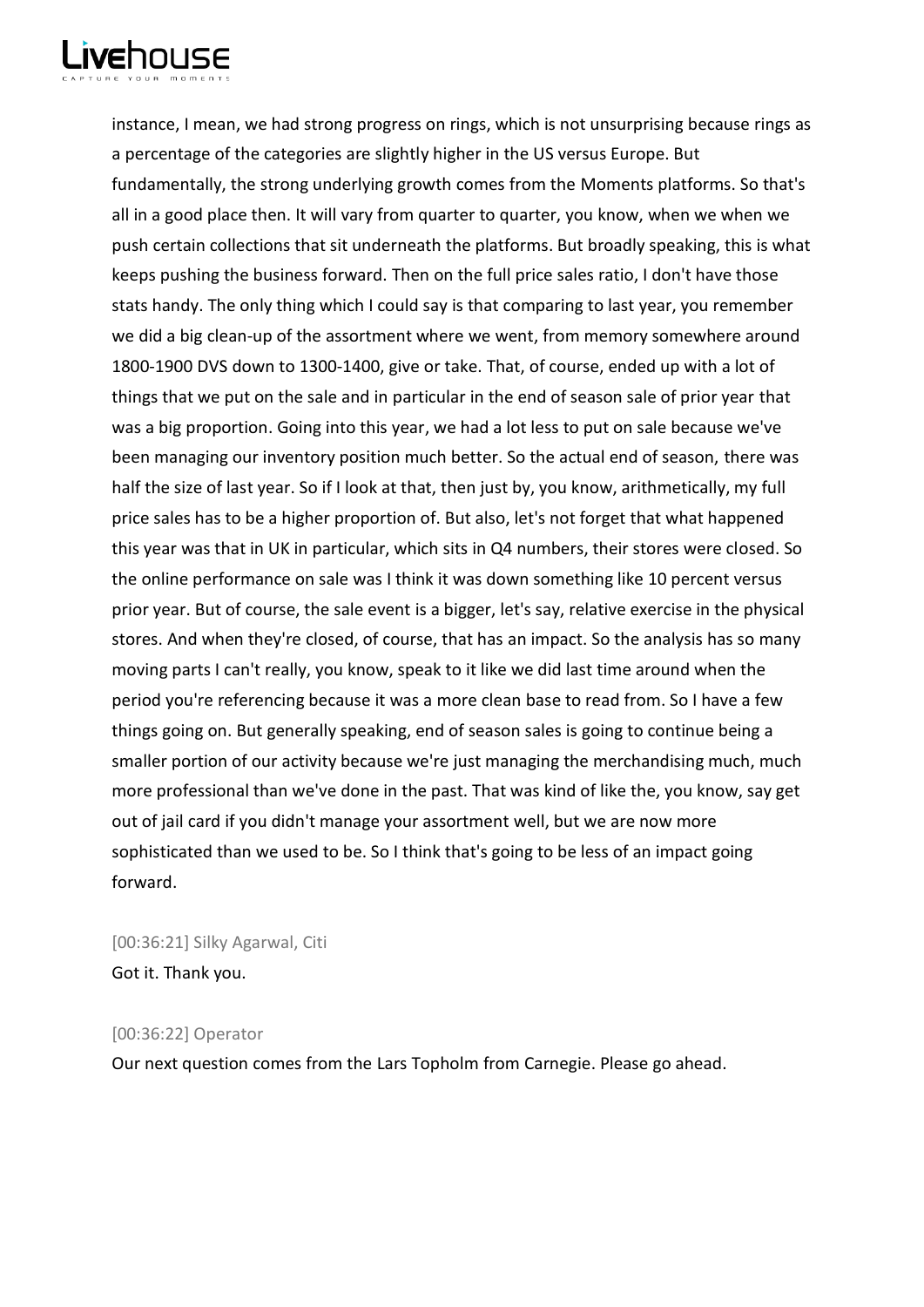

# [00:36:30] Lars Topholm, Carnegie

Yes, congrats with a great finish to a very strange year. I have a couple of questions. With respect to your revenue guidance bridge, which I don't completely understand it because I understand you're assuming sell-out will grow by at least three percent. But isn't it fair to assume that if you own online strategy works, you will capture more of that sell-out value in 2021 that you did in 2019? I mean, on my numbers, you captured around 72 percent of the 19 sell-out value and each additional one percent you catch would actually boost your growth by 140 bps mathematically. So where is that what you say, increase capture of retail value in the equation, assuming you will have a higher online share in 2021 than in 2019? That was the first question. The second question is on your networking capital. So presumably when you have a big online shift sales, there's no trade receivable in there. So I just wonder if you strip that out of the equation, where would you on networking capital position be? Thank you.

# [00:37:54] Anders Boyer

Hi Lars, its Anders here. It is two very relevant questions and on the on the revenue bridge, if you if you look at it, that impact versus 2020, it's most likely going to be the other way around given that we saw an elevated share of online business in 2020, which depending on how the virus pans out, could result in that, that it some of that pick up is shifting back to become, rather than being part of our sell-out, then it becomes sell-in to the wholesale partners. I think that would be a likely outcome that I understand.

# [00:38:44] Lars Topholm, Carnegie

That I understand Anders. But compared to 2019 is my question. Clearly in 2021 you should capture more than in 2019.

# [00:38:52] Anders Boyer

Yeah. And it's a completely relevant question. We've had discussions internally about that. I think there's no doubt that the online business is going to be higher in 21 than in 2019. But and it was, what was it, 13-14 percent in 2019. But how much higher. That is a question. But of course, you're right that if we see a more permanent and structural high shift towards online business, then then that will be supportive of the organic growth also versus 19 where baked into this might be saying that we see sell-out growth of more than three percent, but exactly how that plays out... but we do assume that there will be a higher share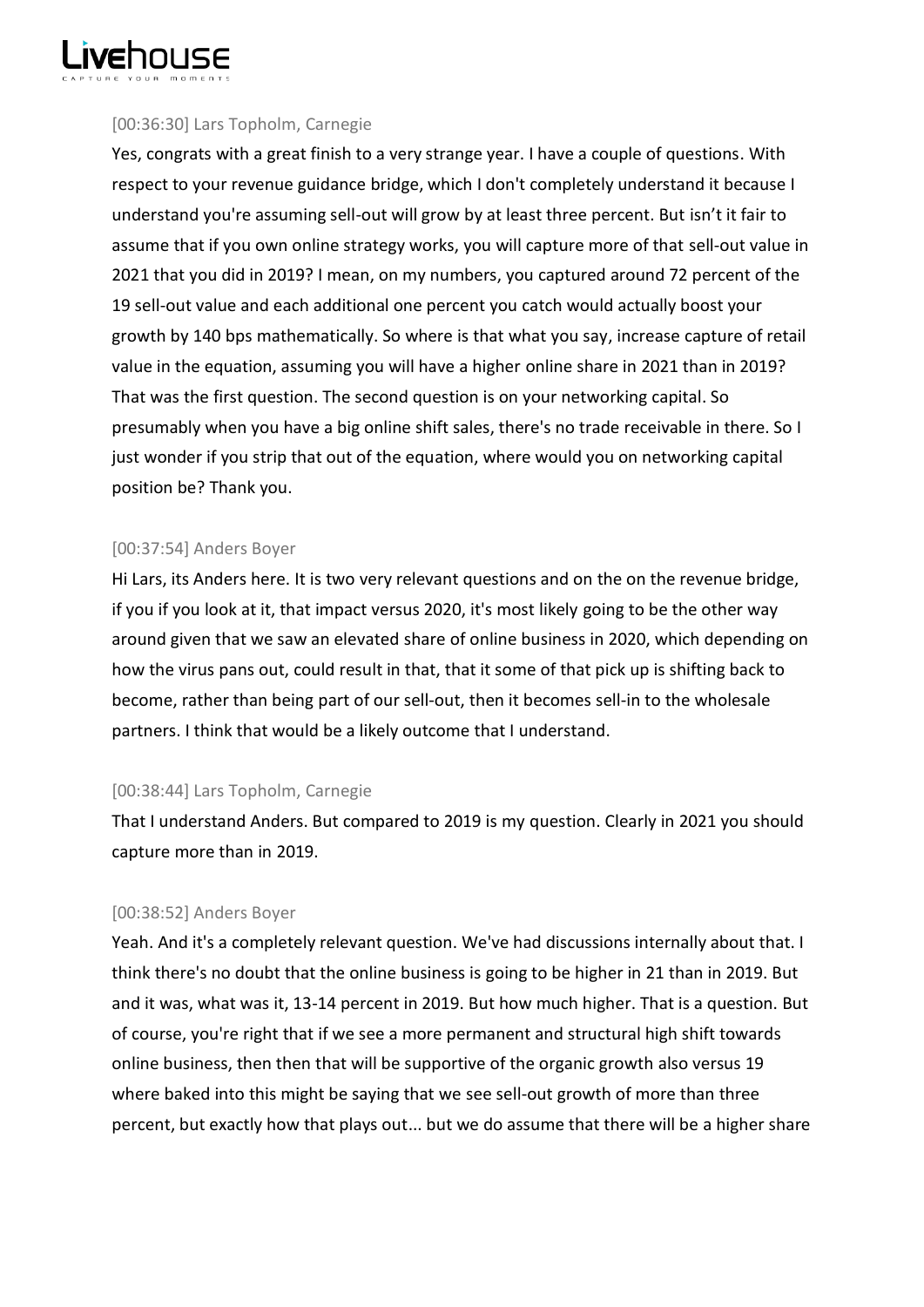

of online business in 21. But I'd be hesitant to be specific on how much exactly that that plays out, but definitely higher than what we saw in 19, but not at the 2020 level.

## [00:40:08] Lars Topholm, Carnegie

But just to understand you absolutely correctly. If network development is minus one and if sell-out is plus three, then your reported revenue should grow more than two percent, If we look from 19 to 21 and strip out covid-19, is that correct?

# [00:40:34] Anders Boyer

I just need to understand your line of thinking, is a network development sort of the...

# [00:40:42] Lars Topholm, Carnegie

I take you your bridge on slide 23; 2021 versus 2019. So you have a network minus one, sellout plus three. And that gives you organic growth of two. But my question just to make sure that organic growth should be higher than, just taking network development and then adding the sell-out growth because of this channel dynamics.

# [00:41:15] Anders Boyer

Yeah, and that is why that piece, the second part of that bridge we're calling it "sell-out growth in own channels and sell-in to partners". So it is a mix of the two. So the above three percent is not sell-out growth only. It includes the impact of that. So it is still our growth in our in our own stores and online and then the sell-in the partners, which obviously underneath that includes a change in the in the mix of channels.

## [00:41:51] Lars Topholm, Carnegie

So what is the sell-out assumption then?

# [00:41:54] Anders Boyer

I'll do it two steps. Because versus 21 versus 2020, it's I think it's likely that the sell-out could be at or maybe a little bit above organic growth, because obviously in…

# [00:42:16] Lars Topholm, Carnegie

Anders, I am actually more interested in from 19 to 21, because then we don't have to analyse what is and what isn't covid-19. So from 19 to 21, what is the sell-out growth assumption?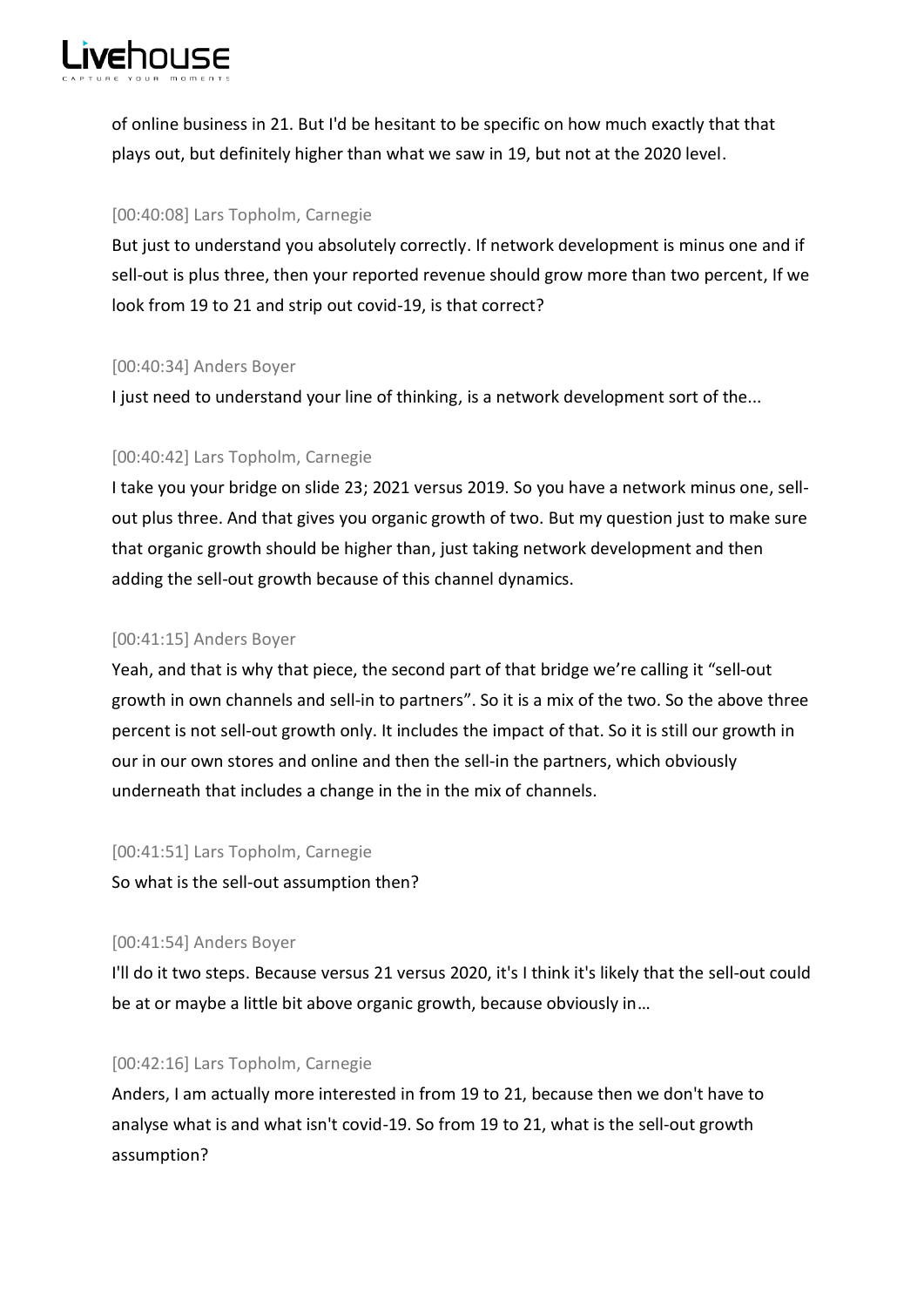

## [00:42:36] Anders Boyer

The way I would look at it Lars, is to look at the 2020 actuals, then organic growth was sort of roughly a percentage point, a little bit more than a percentage point above sell-out. And I think that that that's the way when you look at it on a two year bridge, I think you should think about the sell-out will be a little bit below the organic growth guidance on a two year basis, because we saw that organic growth being a bit above sell-out in last year in 2020.

# [00:43:12] Lars Topholm, Carnegie

But now you go from organic growth and say what that means in sell-out. I would like to go the other way. I mean, I assume your assumptions is sell-out growth. And I want to calculate what that means for organic growth. But maybe we could take it offline.

# [00:43:29] Anders Boyer

Yeah, but in that equation obviously also comes that if we go all the way back to 19, we had a hard hit on sell-in to the partners as part of the commercial reset. And that has an impact when we go into 2020 as well. So that that of course it starts with sell-out and then you have to look at what do you think about changes in the inventories in the channel and then changes in the channel mix as such. And then you're getting to the organic growth. But I think in short, we will say that you were guiding, versus 19 and forgetting covid-19 for a while above two percent organic growth. And the sell-outsell-out is likely going to be a little under that two year basis, the sell-out a little bit lower.

# [00:44:26] Lars Topholm, Carnegie

Ok, so if you gross sell-out is three percent, I'm right that the organic growth should be higher than the sell-out when we adjust for network development?

# [00:44:38] Anders Boyer

On a two year basis, yes.

# [00:44:43] Lars Topholm, Carnegie

Yeah, yeah, fantastic, thanks. And then on trade receivables and what networking capital would look like if you didn't have this big increase in online revenue?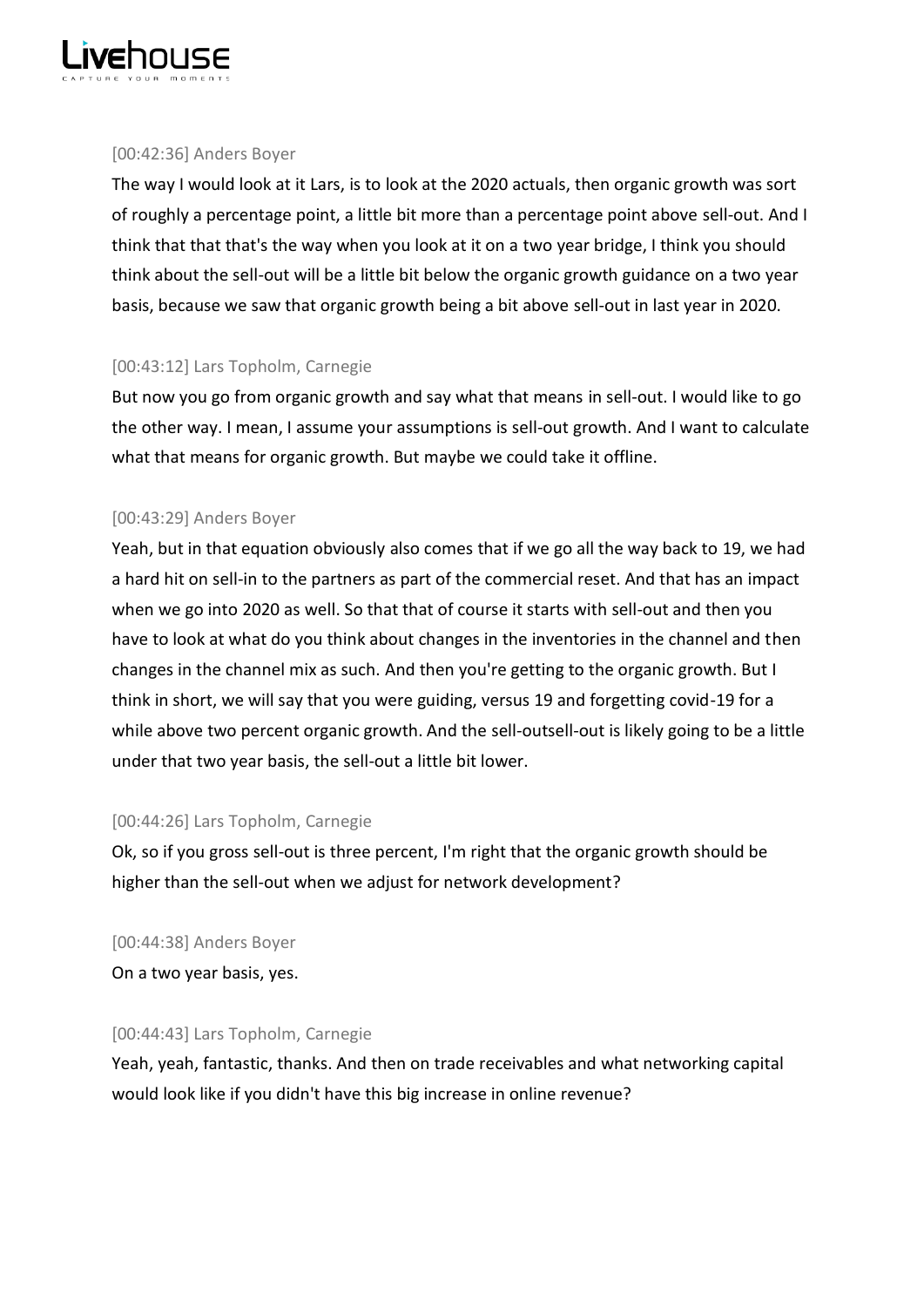

## [00:44:56] Anders Boyer

I think one way to answer it, is that our receivables in our own channels is close to zero. And that's actually also an area that has improved during 2020 navigating the DSOs in our online business quite nicely down. I think in one of the notes into the annual report, you also see that the absolute receivables are down even though revenue online and in our own channels is up. So there is an impact there, if some of that shifts back again and to convert into wholesale revenue, then that by itself will have a negative impact on the working capital.

# [00:45:52] Lars Topholm, Carnegie

Ok, thank you very much, Anders.

# [00:45:55] Operator

Our next question comes from Magnus Jensen from SEB. Please go ahead.

# [00:46:01] Magnus Jensen, SEB

Thank you for taking my question. I have two questions. One relates to store network. So you closed 80 stores in 2020, which I guess a lot must have been to due to covid-19 and that will continue until 2021. Why would you then not expect further closings? That was my first question. And then the other question is in terms of your indirect guidance for 21, if we exclude covid-19 or you say that you expect revenue two percentage points higher than in 19 and then a margin above 23. If we compare that to your guidance for 20, where you said that you would have revenue three to six percent lower than 19 and still a margin above 23, that doesn't really compute to me that you would not expect the higher margins now with two percent going higher. I know there's something about commodities that have significant impact and all, but on the other hand, you got a significant cost savings in the meantime. So why would you not expect the higher margins with two percentage points higher revenue compared to 19 now?

# [00:47:20] Anders Boyer

Hi Magnus. On the first question about the store closes. The 80 store closures that we've done in net in 2020 is actually not very much related to covid-19 is something that we've done anyways with those closures. The reason that we are ending with more net closures in the year than what we guided, we guided around 50 net closures, is not because we've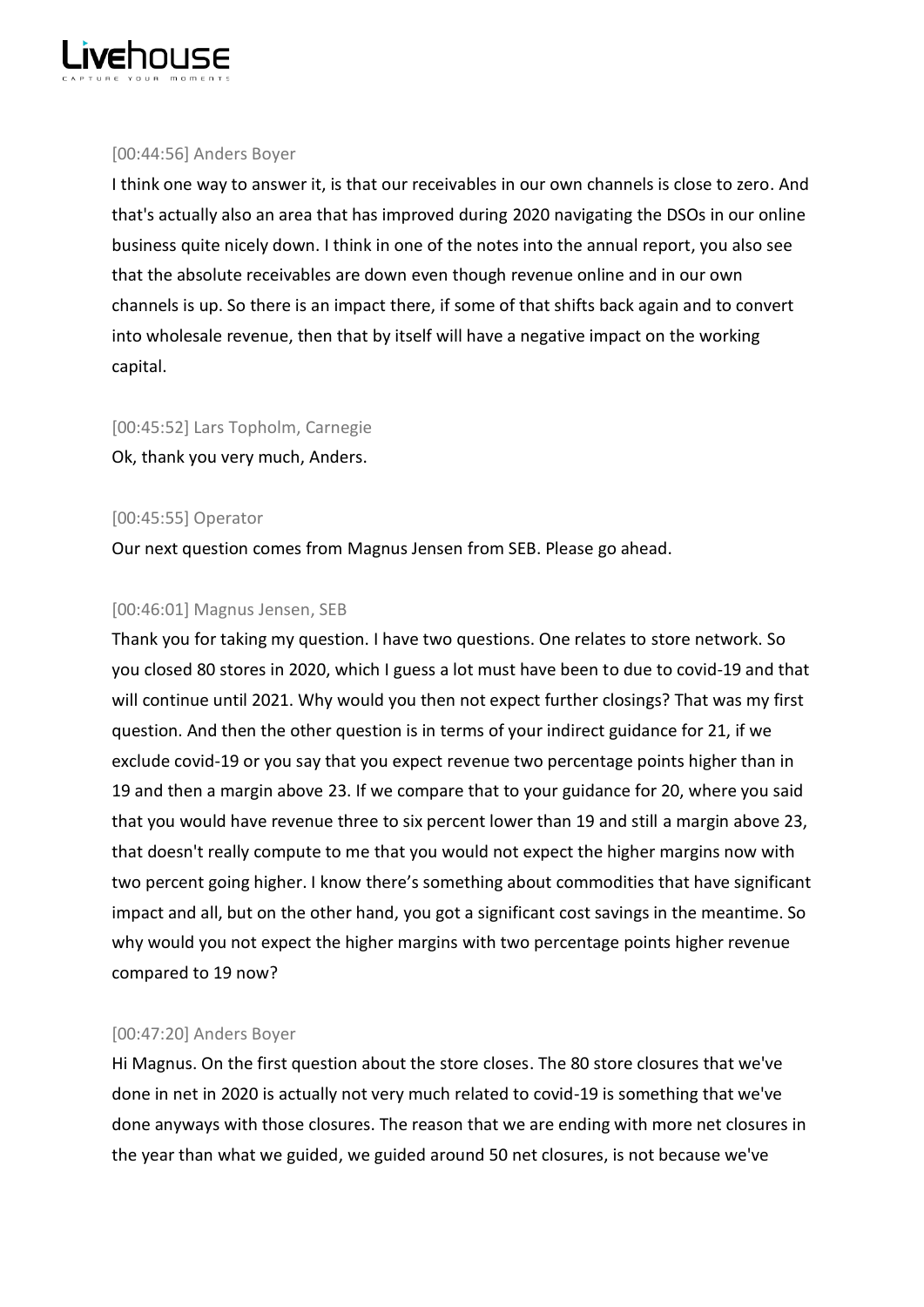

closed more, but because we have not opened new, because we had originally planned to open more stores not least in China and Latin America. But we sort of pushed that out at a bit. So if you look at the store network that we have, it's still very, very profitable. The fourwall EBIT margin in the stores is obviously below what it was in 20 and 19, but it's still in the mid-30s on average. And of course, then there's a distribution around that. But it's despite the revenue reduction, I think, is 30 percent down our revenue in the physical stores in the full year. If I recall right from memory, it's still an EBIT margin in the 30s. So that's also leading into why we are guiding for this year that the net no big changes in the store network. And then on the on your other question, I understand why you are asking about that and there are two main differences. And the one is I should also say much higher silver prices. I guess when we made the guidance a year back I saw the silver price and was still in the high teens, some something like, like that. And compared to that we both have a 150 basis points headwind this year in 21 from the higher silver prices. And then the other piece is that we are investing all the money that we're taking out of the business in cost reset and a bit more, we are reinvesting back into building a company that can generate sustainable top line growth. It is our number one priority. So the cost reset savings is funding most of the journey. But we are investing a bit more than that in the top line because that we see as our focus point to get to that point. Well, not being stupid, of course, we have to be careful about how we spend the money. But the biggest piece is the silver prices.

## [00:50:27] Magnus Jensen, SEB

Ok, that's clear. Thank you.

## [00:50:32] Operator

Our next question comes from Anne-Laure Bismuth from HSBC. Please go ahead.

## [00:50:39] Anne-Laure Bismuth, HSBC

Yes, sir. Good morning. I have to question as well. So I just want to come back on the current trading please, is it possible to comment on the performance for the month of January and only comparing to the performance of Q4, is it possible to give a bit more colour about your performance for the month of January? And my second question is about the store closures, so in Q4it was around 10 percent and the end of January at around 30 percent. So I personally understand that I know the schedule of the markets, such as the UK or Germany, but where did this come from? Thank you very much.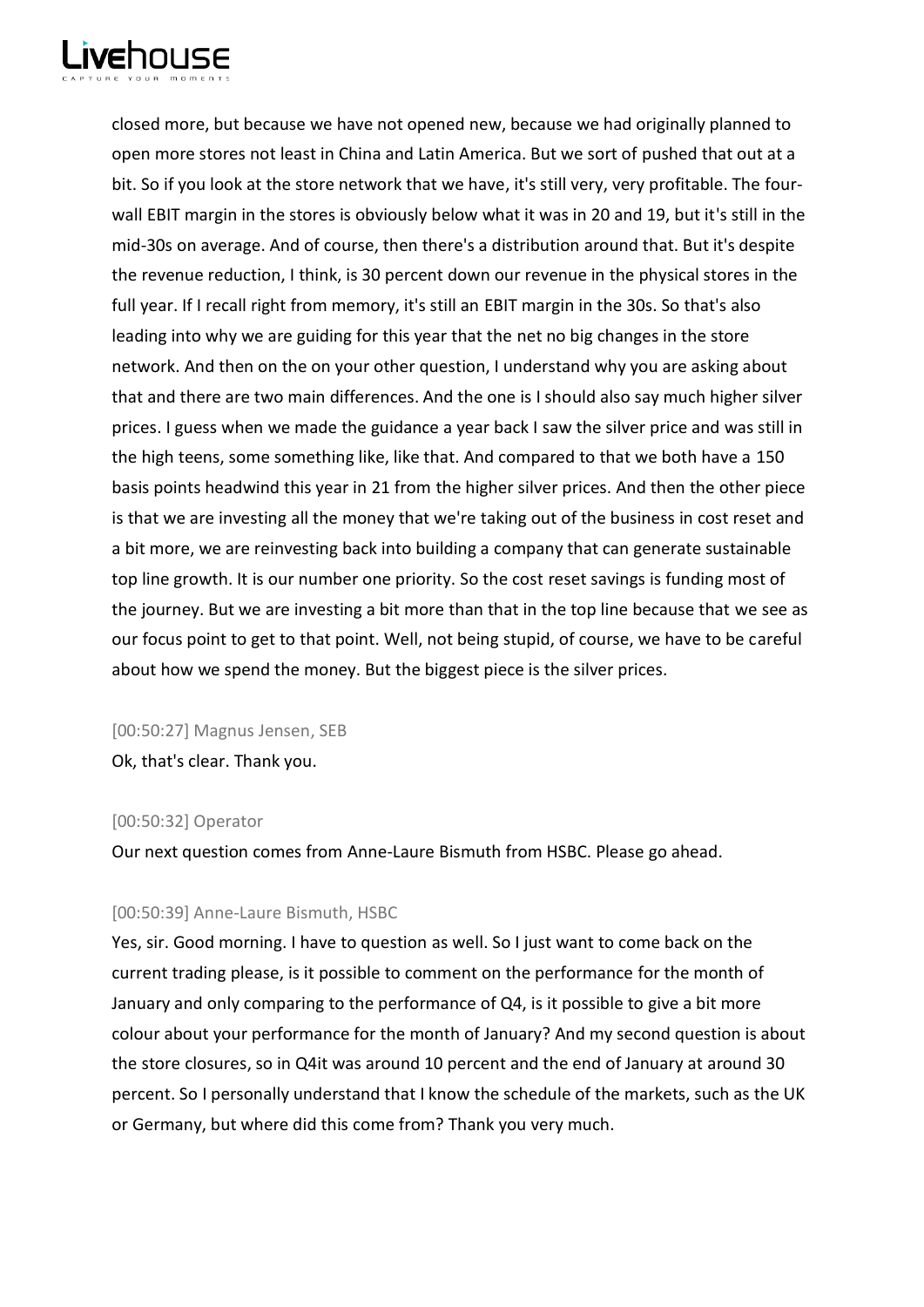

## [00:51:26] Anders Boyer

Hi Anne, it is Anders here. On the current trading, I think I can't provide further comment then what we have said and it's out of a principle. It's not because something is happening. And then I'm indirectly maybe saying something anyways, but it's just out of a principle that we simply shouldn't sort of comment on the first couple of weeks of the year. But I can repeat that there's no structural changes apart from that we have 20 percentage points more stores closed then we had back in the fourth quarter that obviously we can't help with that. That's not visible in the numbers. And then on the store closures, we have actually started out back in February last year doing that a little bit, unscientifically in an Excel sheet, as you sometimes do that kind of stuff. And as it became clear that this is something I would keep on, we do it in a system store by store, and we're tracking that every Friday at our weekly operating meeting and looking at where we are. So it's data that we get in from each of our stores around the world and from our partners.

## [00:52:50] Operator

Our next question comes from Christian Ryom from Nordea, please go ahead.

# [00:53:01] Christian Ryom, Nordea

Hi, Alexander and Anders. Thank you for taking my questions. I have two. First I'd like to, if you could elaborate a bit more on your guidance for organic growth, excluding covid-19. So when we look back over the last two or three quarters, the period where you were arguably least impacted by covid-19 was in sort of early autumn where you delivered organic growth rates roughly of a six to eight percent relative to 2019 levels. So my question is, why are you only assuming organic growth of above two percent versus 2019 levels in this sort of excluding covid scenario? And the assumption, I would imagine, would be that you continue to see improvement in the brand momentum. And then my second question is to the guidance for the impact of covid-19. So as I read your guidance commentary, you say you expect or you assume 25 percent of stores closed, yet during the first half will translate into a 16 percentage point drag on organic growth. And that would imply sort of a multiplier of around 0.6 times. Is that sort of a number we can work with also to understand how the first months of the of the year develops as we track your store closures? Thank you.

[00:54:48] Anders Boyer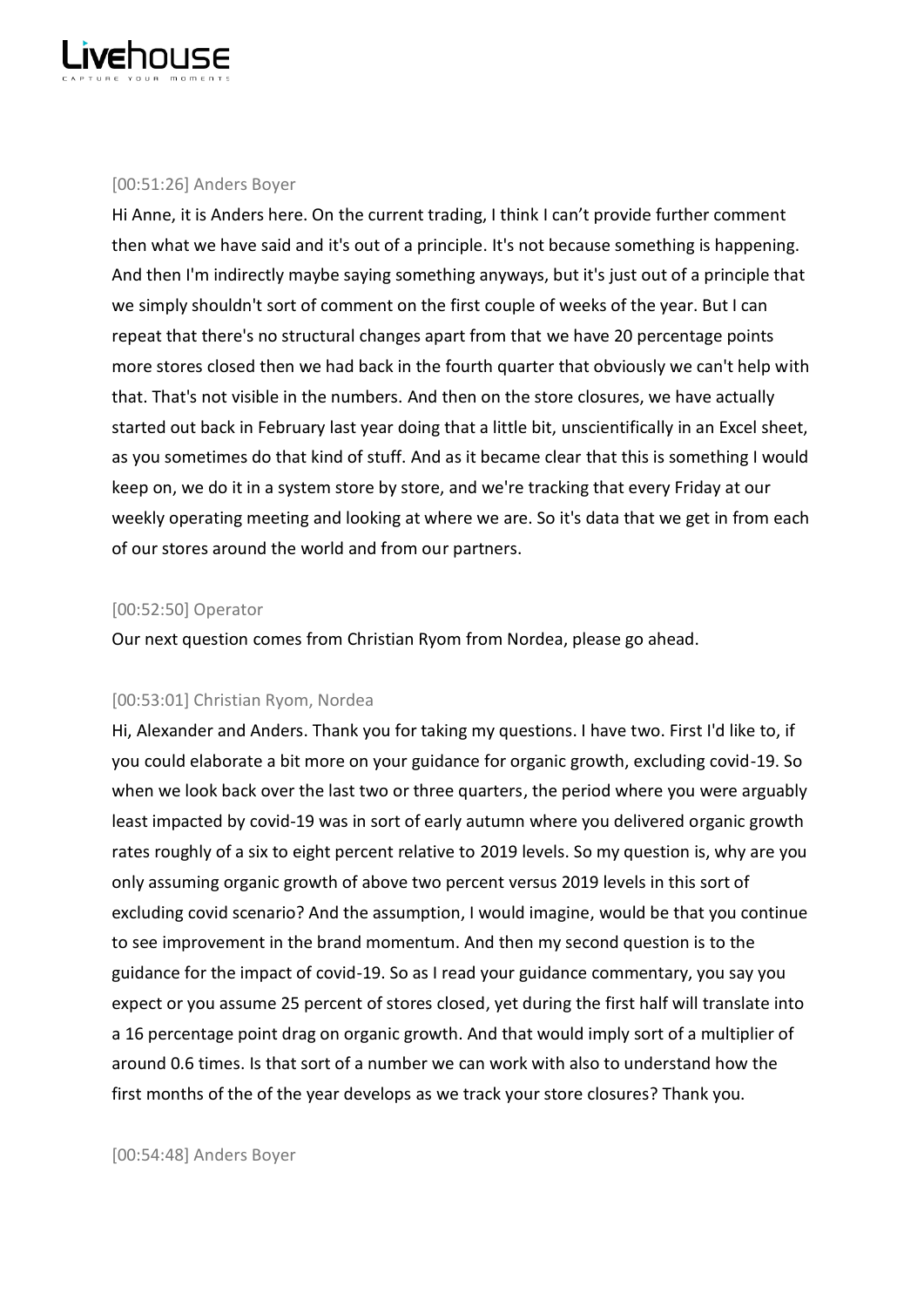

Christian, thank you for the two questions. On the on the guidance, a couple of comments; one is that it is deliberate that we are making an open ended guidance, which is I know that is usually easier to work with a range on a number, but it is deliberate that we are guiding with an open end, both because there's a lot of moving parts, as always a lot of moving parts in the business, but that's even more so this year. But with covid-19 and how that plays out, macro-economic development, government support packages that we saw in many places in 2020, how does that play out in 21 etc. etc. So I think the important fixed point for us is to say we believe and guide, so to speak, that we are back on the delivering underlying growth after a couple of years of revenue decline. How much that would be above the two percent, with the two percent being the low end of the guidance. So open ended guidance range? We will see. We are still turning around. We are getting closer to say that we can put program now behind us. We are. But we are still turning around and combined with a situation where the world is shaking up by adding additional factors, I hope that helps you a bit. When one way to think about it on when you have a market that goes into lockdowns, let's just as a sake, for example, say we have a market that goes into lockdown, 80 percent of the revenue is coming from stores and 20 percent from online. Just as an example. Then obviously as a starting point, you are losing the revenue because the stores are closed. And then as an average, what we have seen during the pandemic, with very different numbers between markets and quite different numbers depending on wave one and two and three. But roughly that a third of that revenue that we miss in the physical stores is recovered online. And that what leads you to the 16 percent revenue impact in the in the first half of the year. And on that 16 percent revenue loss in the first quarter, I think you'd probably be likely. We can all guess about the pandemic impact, but likely a bit bigger impact in the first quarter and a bit less impact in the second quarter from the from the from the pandemic as such. But we will see how exactly that that plays out. But our internal assumption will be there will be a little bit of more stores closed and the twenty five percent during the winter spring and then a little bit less due in late spring, early summer. But we will see.

[00:58:16] Christian Ryom, Nordea Ok, thank you very much.

## [00:58:17] Operator

Our next question comes from Fredrik Ivarsson from ABG, please go ahead.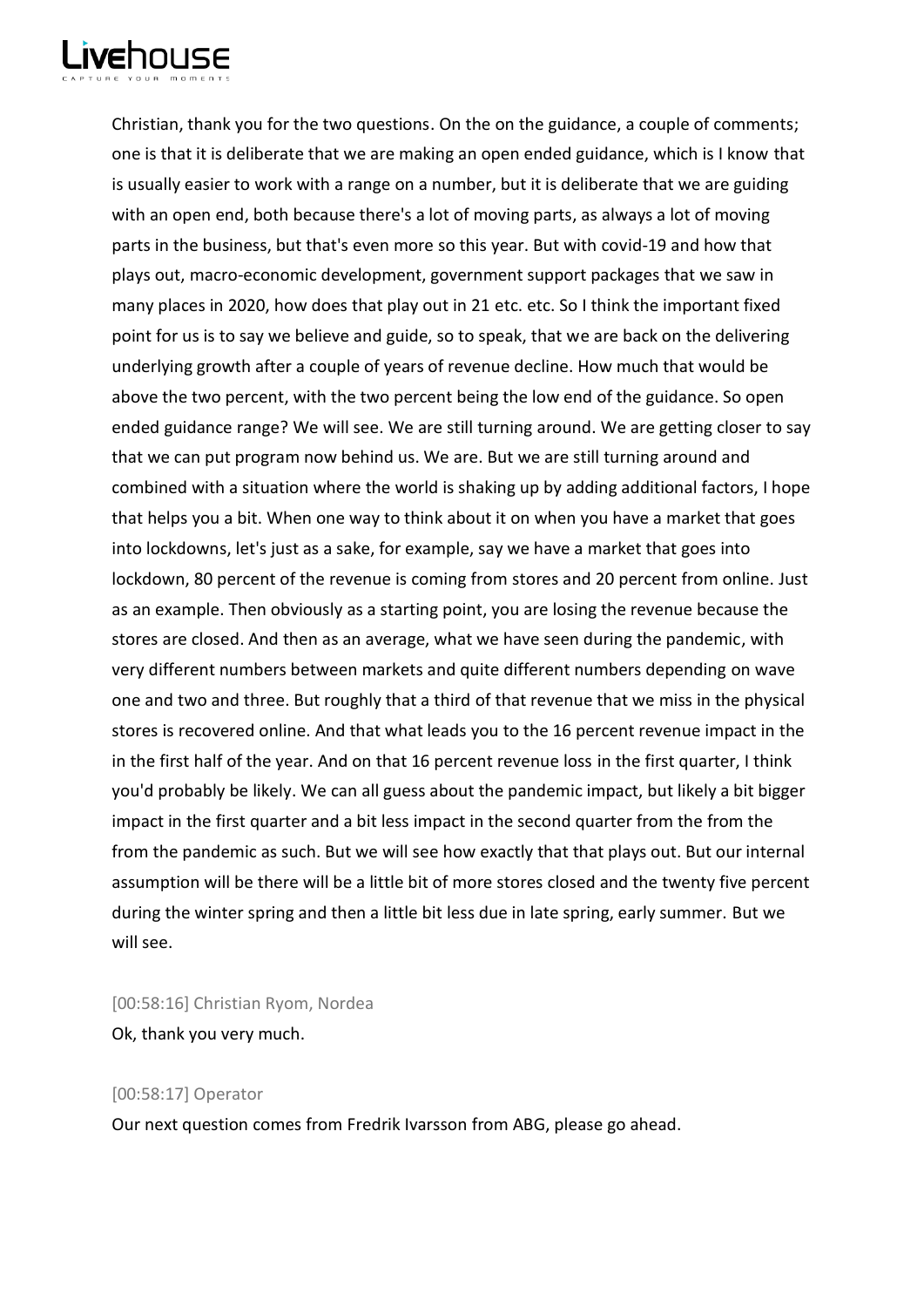

## [00:58:26] Fredrik Ivarsson, ABG

Many thanks. First, I want to come back to e-commerce a little bit. How do you plan for that channel next year and maybe also in the words given what we saw in 2020? I guess you reached maximum capacity over the latter part of the year. So just curious on your thoughts on that.

## [00:58:26] Alexander Lacik

It depends on from what angle you approach this question. As we've said before, if you look at the channel shift, let's say that a customer moving from one channel to the other, we are kind of agnostic where the transaction actually falls and there's been some windfall because we have of course picked up some of the revenue that would normally have gone through a partner. So from that standpoint, the actual transaction point is, is not such a relevant measurement point. It's one we report on because it's easy to understand. But from a commercial standpoint, it's not the major point. The transaction is an outcome of all the activities that happen before you get there. So our focus is on that side of it. And that's why we keep talking a lot about the investments we make in digital capabilities, meaning not just logistics, but also the marketing efforts we do and the kind of improvements we keep making on the sites are targeting efforts. And that's a full on focus on that, because we do think we can eke out a competitive advantage in that space. So I think that's how I would think about it. But from a financial standpoint, it doesn't have a major impact at this stage of the game. That may change in the future. But right now, we don't see that.

## [01:00:18] Fredrik Ivarsson, ABG

Got it. Thanks, Alexander. And the other question from my side is on the rent level somewhat you see and expect on that side, I guess that's a quite significant part of your operating expenses?

#### [01:00:35] Alexander Lacik

Let us answer that in two ways. On the first hand, I mean, with lower traffic everywhere in physical retail, I think it's obvious that that we need to have a conversation with the landlords across the globe on what the model should look like, because, of course, part of the rent we pay is because they provide traffic to us. The traffic isn't there. Then I think the model needs to be questioned. On that basis, of course, we've done had plenty of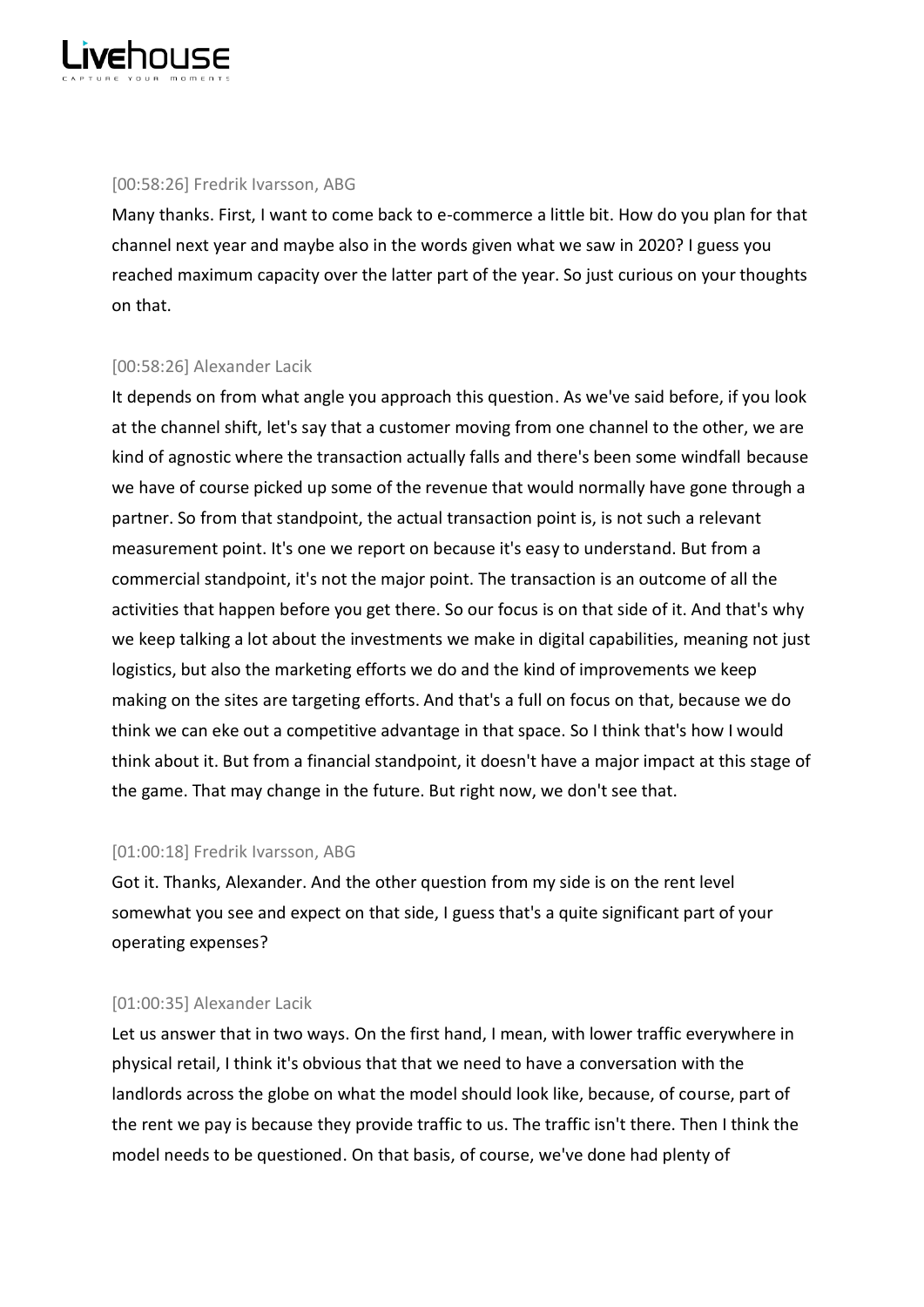

conversations and you can see some of those kind of rent reliefs or concessions being seeping through in the numbers. But I think there are there are two topics there. One is what's kind of the retail landscape, one that looked like going forward. And obviously at the current traffic levels, we have to have a conversation on what this landscape should look like. And secondly, as I said, maybe Anders give some context on what has actually been achieved in the last year in the numbers.

# [01:01:37] Anders Boyer

As you know, I think we have mentioned that before when we made the reorganization back in March last year, then a dedicated network management team was established, a new global team, and we are already seeing the first results of that. Both on the rent level as such, but also the split between fixed and variable leases, the magnitude of break clauses, everything that helps giving flexibility in our operations. And one of the ways that you can see some of that impact is we've looked at, and there's a little bit technical, but it may help you to look at the progress, is the right of use assets that sits on our balance sheet have gone down. And that's the technical way of saying that what the number for the capitalized value of all of our stories is around the world has gone down from by one billion kroner during 2020 from four billion to three billion, which is obviously quite a big amount of money. So it's something that we have a lot of focus on and still see opportunities. And you also see on the in the roadshow presentation that we just went through on the on the cost piece, one of the bigger buckets of the one point six billion kroner cost reductions is coming from the stores. But in that quite decent piece from the from the lease renegotiations.

## [01:03:29] Fredrik Ivarsson, ABG

Thanks, that's helpful. Would you just care to remind us of the share of stores that you have on turnover based terms?

## [01:03:42] Anders Boyer

Yeah, it's been around a third of the stores have been on variable rent in the past. And the reason I'm hesitating a little bit when I enter is that there's a variable rent. But often then in those agreements, there can be a minimum rent still. So if the if the revenue in a store drops a lot, then the threshold kicks in. But combined with that, I think when you look at it from a risk perspective, uh, you should keep in mind that usually our store leases are not that long. And often, even though we might have a five year contract, we often have a break clause in between. So in giving us some optionality to get out of the agreements. In general.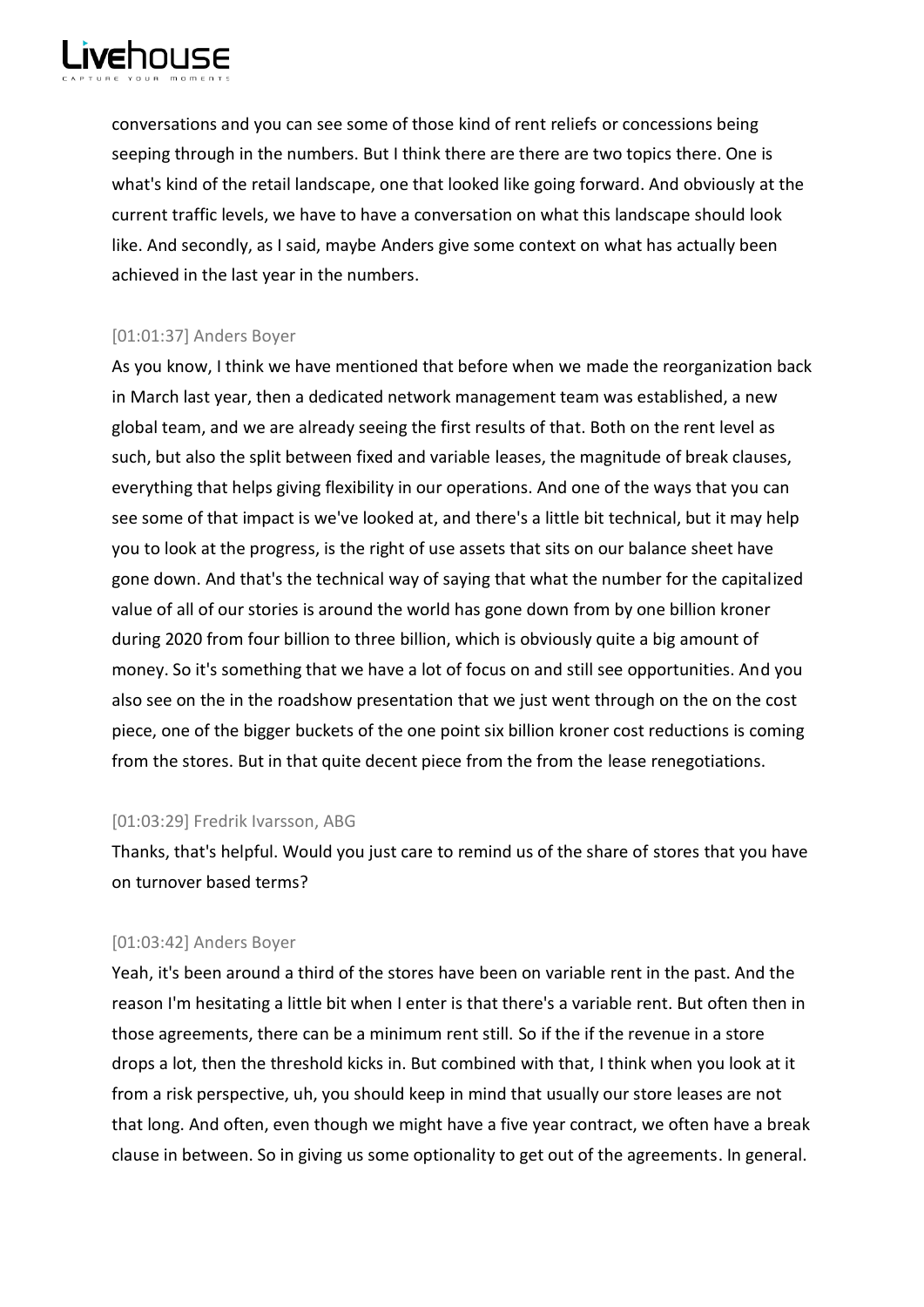

So what the couple of years I've been here, you haven't seen situations where we have been so locked up in a in a long time in a store that we want to get out of. We actually have quite some flexibility, even though we are operating, uh, owning fourteen hundred stores across the world.

[01:05:09] Fredrik Ivarsson, ABG Great, that helps. Thanks.

# [01:05:12] Operator

And our next question comes Omar Saad from Evercore ISI. Please go ahead.

# [01:05:20] Omar Saad, Evercore ISI.

Thanks for taking my question. Great quarter. Can you guys tell if it's new customers in the fourth quarter driving your demand or is it existing customers? I don't know if the ecommerce is so much higher that you have more data on who the customers are driving your business. That would be helpful to start.

## [01:05:41] Alexander Lacik

I don't have that data yet, and again, the situation is versus what. Because we have a slightly different composition due to the store closures. I will have to come back when we have mined especially the December data.

## [01:06:00] Omar Saad, Evercore ISI.

OK, that's fair. Is the fact that rings and bracelets outperform charms, is that insightful or is the fact that Moments was the strongest within Charm's despite Harry Potter and Star Wars and Pandora ME and some of these other lines that you've launched, are there takeaways we can glean from those insights?

## [01:06:23] Alexander Lacik

I think the key takeaway is that what underpinning the strong progress is the Moments platform. And then, of course, then we might launch, you know, we have birthstone rings, for instance, that are picking up stronger in some markets like the U.K. for instance, but they seem to be more topical. Is the same with Star Wars, had a phenomenal share of business in the US and Australia, much weaker in China. So it's not all, you know, one size fits all in a way. But I think that the key takeaway is the growth is underpinned by the Moments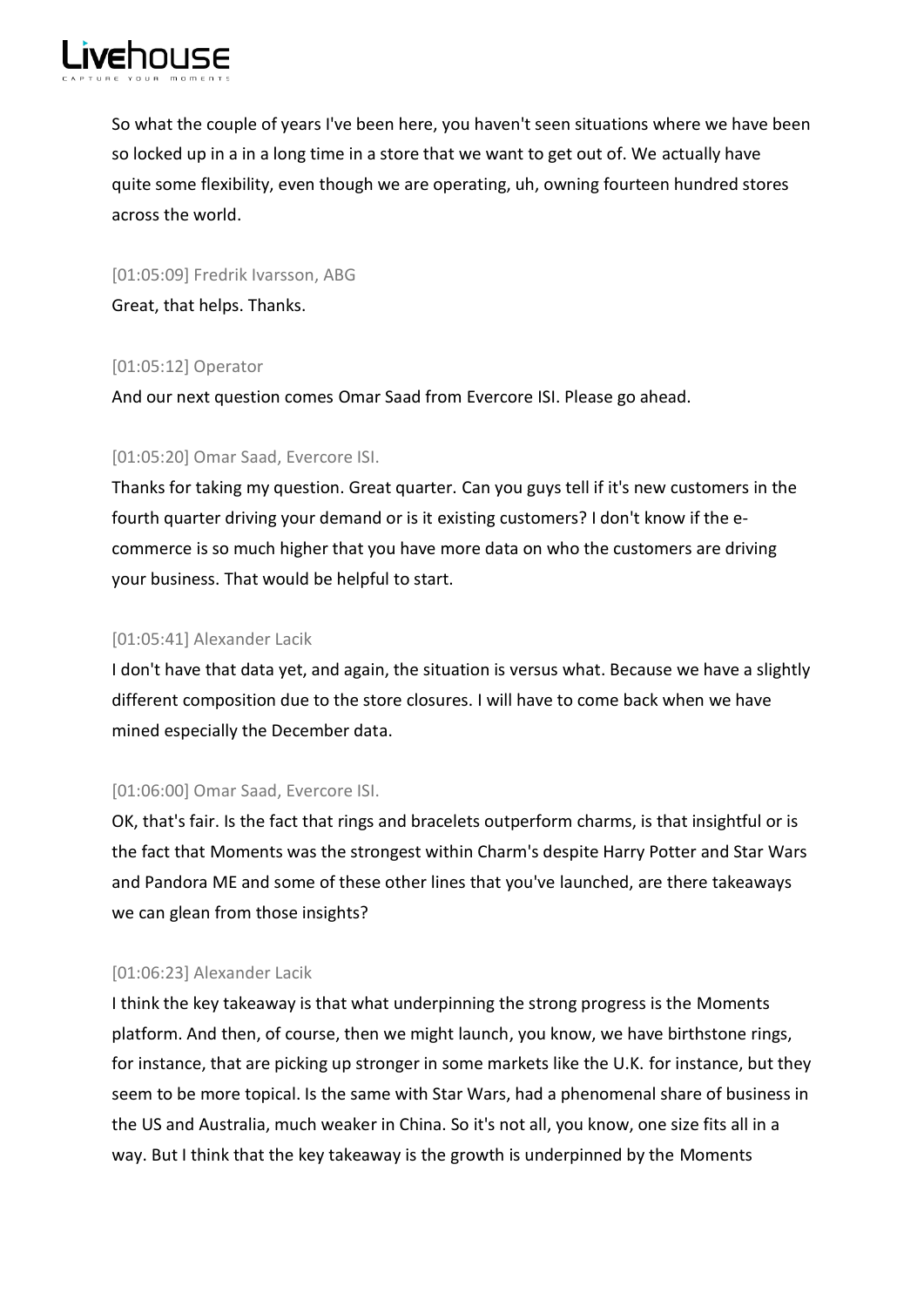

platform fundamentally. And then U.S. has a slightly different composition. If you look at the category mix where rings in general has a slightly higher proportion than we see in other countries. So there we also see that the rings have made strong progress in the US. But generally speaking, the key point for me is that the focus is on Moments platform and that is what drives this business forward the most.

# [01:07:27] Omar Saad, Evercore ISI.

Ok, yeah. And so in the U.S. and rings and bracelets, you're saying that the rings and bracelets is a higher percentage of the mix in the US and that drives the overall number or within the US rings and bracelets it's becoming a much higher piece of the mix?

# [01:07:39] Alexander Lacik

No, what I'm saying is that the category in the rings has a higher proportion than we see in other markets. So when we do a good job on rings in the US, then of course we get the benefit of the fact that we kind of let's say we pick part of that market better.

# [01:07:59] Omar Saad, Evercore ISI.

I get it. Thank you, thank you. Good luck.

# [01:08:02] Operator

Our next question comes Klaus Kehl from Nykredit. Please go ahead.

# [01:08:10] Klaus Kehl, Nykredit

Yes hallo, two questions from my side as well, and first of all, we talked quite a lot about your networking capital development and Anders I also believe that you said something like that it's been structurally improved. But do you have any input to where we should expect your networking capital ratio to be, let's say mid-term? And secondly, If I look at your guidance for 21, then you have this a negative drag due to no government support and no rent concessions. But maybe I'm not understanding it correctly, but didn't you just say that you have actually renegotiated quite a lot of your leases and you are doing a great job there. So in other words, how will this rent concession become a negative in 2021? Thank you.

[01:09:19] Anders Boyer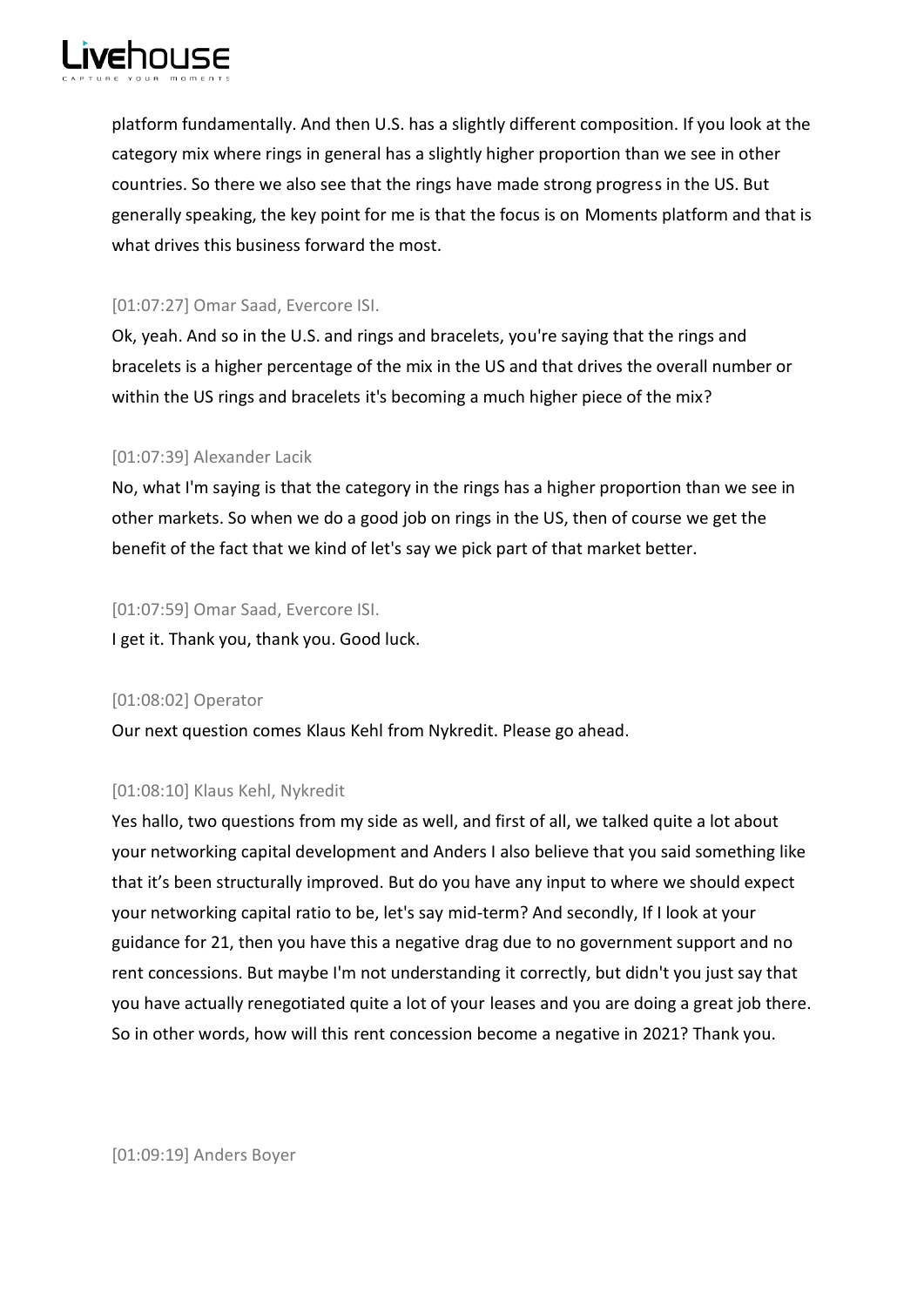

Hi Klaus, Anders here. Maybe starting out with the last one first. And that's a relevant question and maybe that could have been spelled out clearer. The piece that we have included that in the that bucket called "no government support or rent concessions", are the rent concessions that were specifically related to covid-19. So especially during the wave one, we approached landlords and said "stores are closed, let's have a chat about how we split the cost of that". And that's to be precise, 112 million kroner. That was one-offs purely covid-19 lockdown related saving that has disappeared. Now then you can say that with stores closed now in UK, Germany or other markets, there might there be new rent concessions there a managed to negotiate this year. That might be, I don't expect that we will see it to the same level as we did last year, where I think everything was new. Eighty percent of our stores were closed. If we go back into April last year and afterward is a different situation. But if you go a little bit further to the right in that bridge, then the second last bucket is called cost actions and government support. And we have assumed that we can do a little there's a half a percentage point of uplift have assumed that there's something that we can do, but not to the extent what we saw back in 2020. But this is one of the elements that we have to see how it plays out, also how it plays out with government support packages. I don't think that the governments that we saw giving support to businesses last year will necessarily do it this year as well. Some will, some won't. But that is one of the element of uncertainty in the margin for this year. Then on the net working capital, if you go back two years, I guess we were in double digit, uh, networking working capital, 10 percent of revenue. Then it was down to minus three, end of 19 and then minus two by the end of last year. And if you go back rolled back a year, we got the same question. And then I think we answered, well, we can probably operate the business with a high single digit percent of revenue, working capital and the high single digit, that's a little bit far away from where we are now. And I think we have made some structural improvements during the year. But I think we can operate the company with working capital in the mid single digit percent of revenue, which is still significantly down compared to where we were a couple of years ago. But mid single digit, I think is a is a good guess. Our inventories were too low going out of last year. And in a business like ours with very high gross margins and products that, if you are smart, all of them have an almost indefinite lifetime, or definitely a long lifetime. It can easily be quite expensive to have too low inventories.

[01:13:15] Klaus Kehl, Nykredit Right. Thank you very much.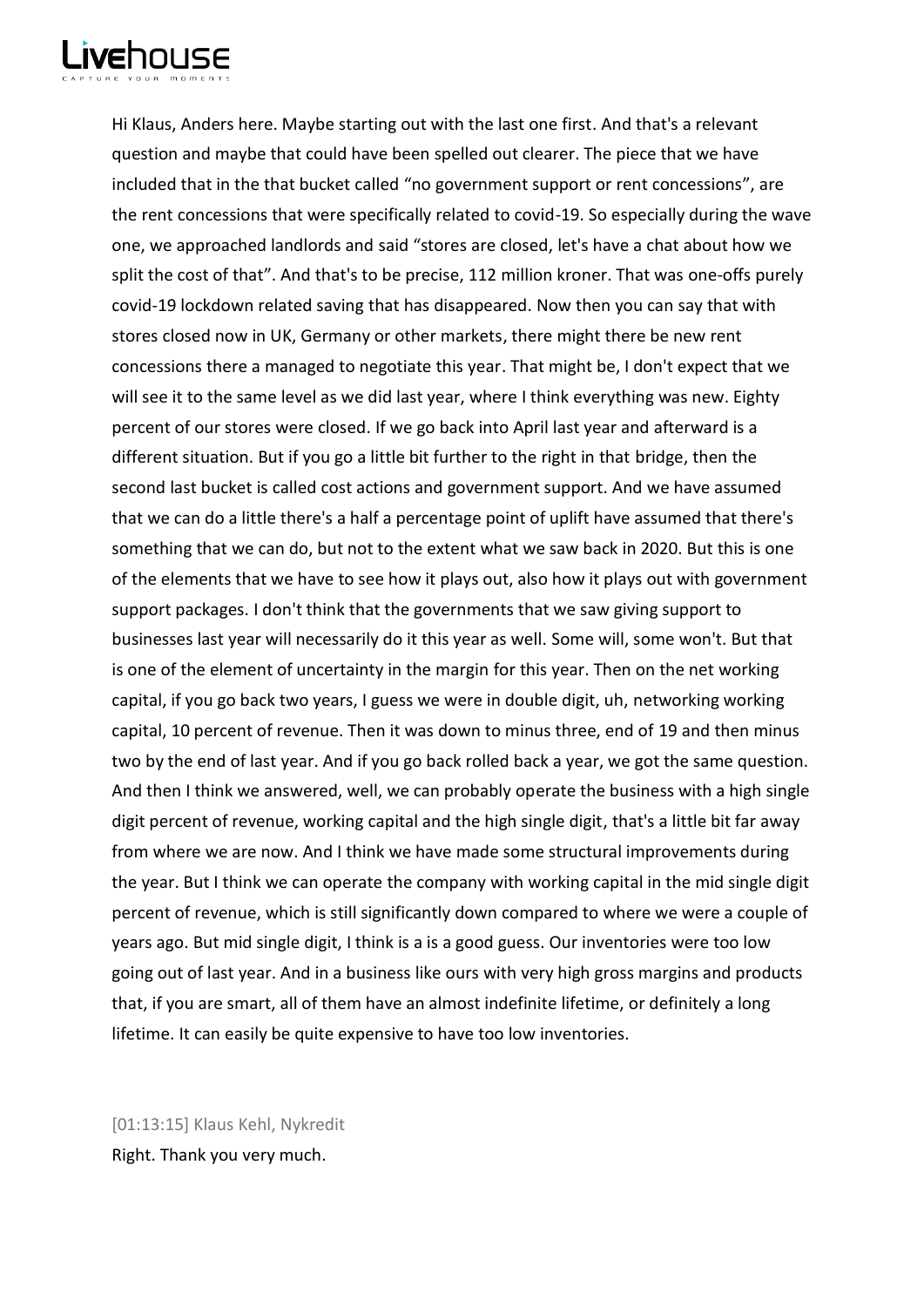

## [01:13:16] Operator

Our next question comes from Chiara Battistini from J.P. Morgan. Please go ahead.

## [01:13:24] Chiara Battistini, J.P. Morgan

Good morning. Thank you for taking my questions. I also have two. Firstly, I would like to come back to your comment on potentially the shift of wallets, jewellery and other discretionary categories, potentially helping you, I guess, how are you thinking about this as we're going into 2021 and you're still factoring in the first half being impacted by lockdowns and potentially then therefore benefiting from this from this ongoing trend that you factor in at all in your guidance? Or how are you thinking about this? I know it's difficult to quantify, but I mean, insight on that would be very helpful. And the second question is, on your marketing budget for 2021, how are you thinking about marketing and growth in 2021 versus 2020? And in the medium term, where do you see marketing as a percentage of salesin the phase of actually stabilising, from 2020 and onwards, the marketing as a percentage of sales? Thank you.

## [01:14:27] Alexander Lacik

I'll start with the last one because that's the easiest one to quantify. And it's consistent to what I've said before. We think that a level somewhere between 13 and 15 percent of revenue is a sufficient level to keep driving the growth of the brand. And as I've also said, it might fluctuate up or down a point depending on the year and depending on the initiative schedule etc. But there, I think, is a reasonable level. But within that then what we continuously do, and I mentioned in one of the slides, was to try to optimize the spend. And the more sophisticated we are, the better we can target the consumer, the less waste we have. I mean, that's pretty obvious. And that waste, if identified, I will keep reinvesting. So over time, I hope to keep getting more bang for the buck as we move forward. And then on the wallet shift, I don't think this has had a major impact because it's incredibly difficult to quantify. And the funny thing is, if we compare, let's say, the two or three waves of pandemic, we've actually seen some different behaviours in each wave. So you cannot just say what happened in wave one, I can just overlay and model on wave two and wave three. They seem to have been other factors driving up and down. The one unknown right now for me is what happens to unemployment rates or do people get more nervous here after Christmas, you know, depending on what goes on in the marketplace. So that might be a much bigger implication. Using a bit of stats going back to we've pulled out some data from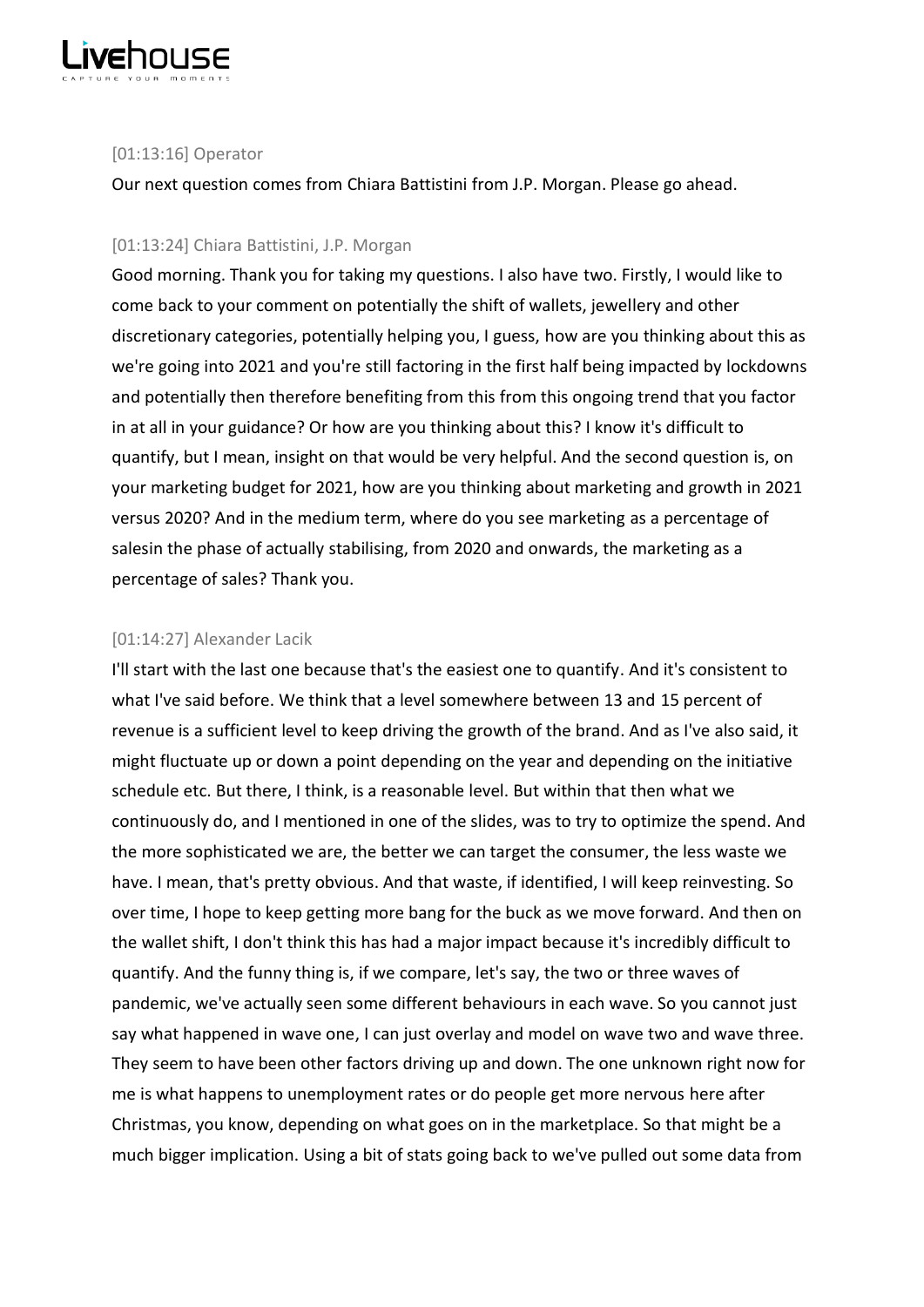

that Altagamma does this study that Bain does. And if you look at what happened after the financial crisis in 09, you saw that the whole luxury market as such contracted a bit, but actually rebounded quite fast. So on the assumption that there was actually a contraction globally last year, you know, if we model on the basis of what happened 10 years ago, one would expect that to kind of normalize. Now, the one factor which doesn't really play heavy in our equation is travel retail, contrary to many other luxury players, which are heavily influenced by what goes in travel retail. For Pandora this is not a not a big factor. So to conclude on your question is we have not made a major factor of this in our in our assumptions for the budget of this year.

# [01:17:04] Chiara Battistini, J.P. Morgan

Okay, thanks. And just to follow up on your marketing comment, I guess 13 to 15 percent is on a more normalized level of pace from 2022 onwards, right?

# [01:17:17] Alexander Lacik

But if I'm not mistaken, that's kind of where we landed in 2020 as well, give or take.

# [01:17:23] Chiara Battistini, J.P. Morgan

But I guess or maybe if I ask it in another way, how are you thinking about the growth of marketing in 2021 versus 2020? But just looking at marketing rather than as a percentage of sale.

# [01:17:34] Alexander Lacik

I mean, in all honesty, this is also a moving feast we are learning as we go. So if I look at, you know, a very concrete example, three years ago, if you looked at the kind of media because it's not just about the spend is also where I spend it and how I spend it, which is actually becoming a bigger factor than it used to be. But again, back up to take a look at the US. They only had what I called broad-reach advertising, which is namely TV, essentially to support the Christmas trade. What we've now shifted to is much more of an always on type of model. And we can see, you know, that it's paying dividends to be top of mind, not just the four weeks of the year, but actually throughout the year. And that I actually think is what's underpinning the very strong results we see in a couple of markets. So now as we've gone into lockdowns, we've shifted some of that spending to digital and then when the markets reopened and we shifted back. So it is a bit of a moving feast. So that's why I say the 13 to 15 range seems to be a good level. But then within that, how we spend the money and using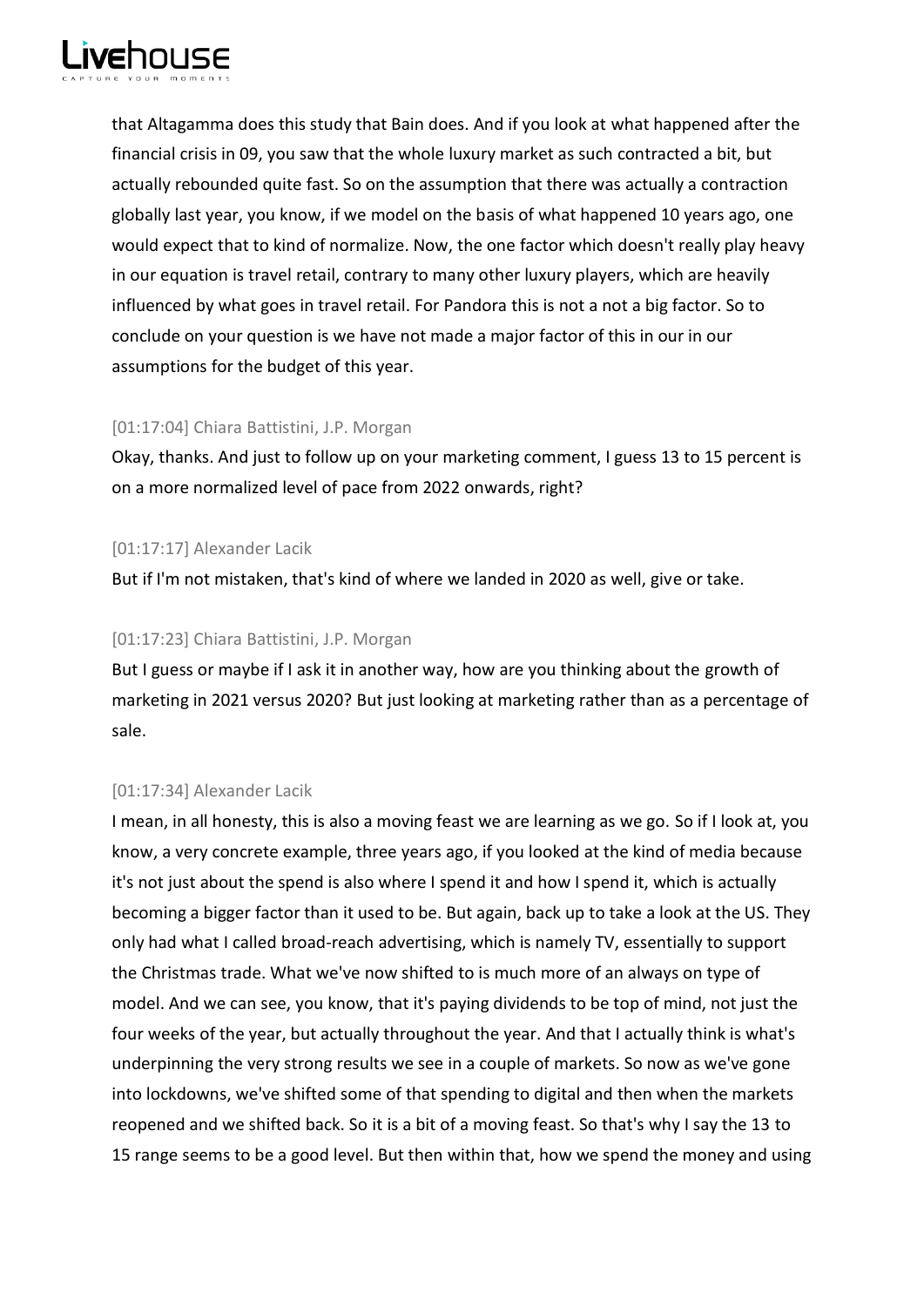

data to be smarter about the targeting is going to be a moving feast. You know, long are the days gone. When I started in marketing, then essentially you developed a TV ad and you went to the TV station, you bought 30 weeks of TV and then your marketing was job done. Now it's much more fragmented. It moves around. We see new platforms evolving. So this is much more sophisticated if you want to be good in this space. So I think that the 13 to 15 percent globally is a good number. There are a couple of markets which are well behind that curve still, which we're looking to kind of see how you move them up the curve etc. So but from a modeling standpoint, if that's what you're asking for, 13 to 15 percent, I think is a decent level, then we just need to be clever about optimizing underneath.

[01:19:34] Chiara Battistini, J.P. Morgan

Thank you very much.

# [01:19:37] Operator

Our next question comes from Piral Dadhania from RBC. Please go ahead with your question.

# [01:19:44] Piral Dadhania, RBC

Morning, everyone. Thank you. Two questions. If I could maybe just come back to charms performance. I appreciate your comment that Moments is driving the growth and the recovery, but just wanted to understand, is this still kind of a key area of focus? And as you think about 2021, are you are you prioritizing, narrowing the growth differential between charms and the other categories and perhaps what's changed in 2020, maybe related to channel shift that has led to a few percentage points of relative underperformance in that category, which is still half of your revenue base. And then secondly, just in terms of customer demographics, just wanted to understand, I think you touched on it before, that you're more sophisticated in the way you go to market and data capture and using data, you perhaps just give us an indication of how your customer demographic has changed since you've driven improvement in your top line. Are you seeing younger customers coming into the brand? What's the mix between returning versus new customers etc.? That would be very helpful. Thank you.

[01:20:57] Alexander Lacik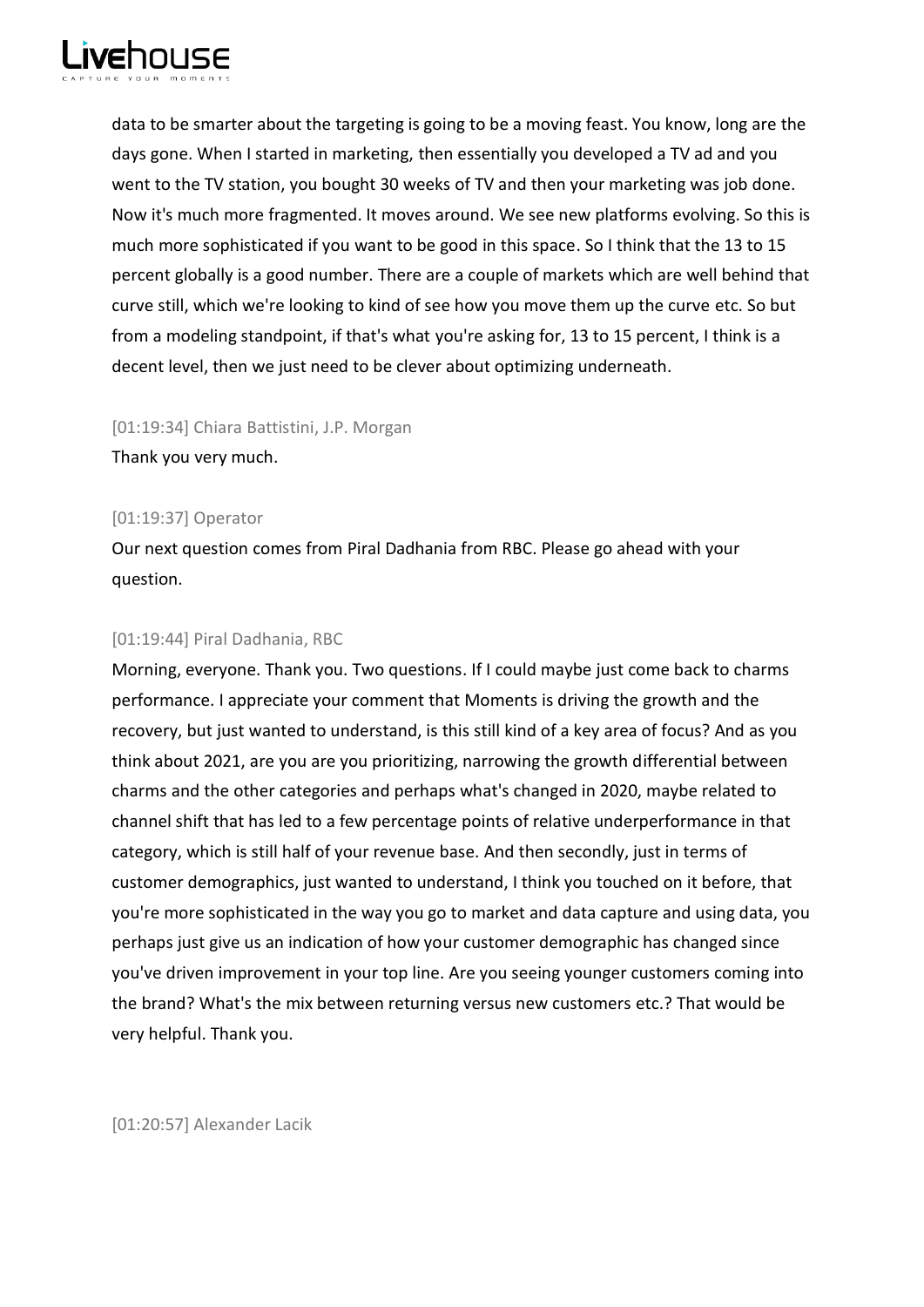

Uh, just to be clear, where we are most sophisticated is in the US because that's where we have a high degree of data capture, a higher degree of data captured than elsewhere. So I think a lot of the commentary we provide is borne out of that data set. And then, of course, we can kind of somehow triangulate that, that this is relevant in other markets as well that have similar kind of dynamics to the U.S. just to kind of put that out there. And on your second question, first, on the customer demographic, we don't necessarily see a shift in the demographic as such. And I keep reminding people of that, that, you know, we don't go after, when we talk about targeting, we don't go after the traditional demographics as targeting. You know, there are other things that we chase. We don't see that it's shifting materially younger. When we introduced Pandora MEthat was by design appealing to a younger audience. So in the periods where we drive Pandora ME, then we, of course see a slightly different shift. But that's by design. But let's say the underlying demographic remains as it has been. And of course, everything I just said doesn't apply for China because there in general there is a much younger audience than we see elsewhere in the world. But that that has, you know, other reasons behind it, because the older generations didn't accessorize to the same degree as maybe our parents did and kind of passed that onto the younger generations. And on Charm's performance, I'm not sure I understand your question. What's changed with regards to Channel Shift?

# [01:22:49] Piral Dadhania, RBC

Yes, sorry if I wasn't clear. It's just that, you know, when you relaunched the brand, you were able to narrow or improve the charms, relative growth rate to be in line with group. But through 2020, it's diverged and it's slightly underperforming again at the time. Back in 2019. I think you guys are saying that challenge is central to the overall product proposition is half of the revenue base is where you generate the lifetime value of the customer in terms of repeat purchasing. I just want to understand what perhaps has changed to 2020 and how much of the focus is still remains to get it back to in line or even above the group growth rate.

## [01:23:28] Alexander Lacik

So first of all, the way we think about it is not charm's isolated. The way I think about it is on the platform, which is Moments, and Moments represent roughly 70 percent of our revenue base. So if that 70 percent isn't humming, then, you know, I have a big headache, which was one of the issues when I came to the business two years ago and we were facing spending too much energy on, let's say, the other segments. So the focus remains on the Moments